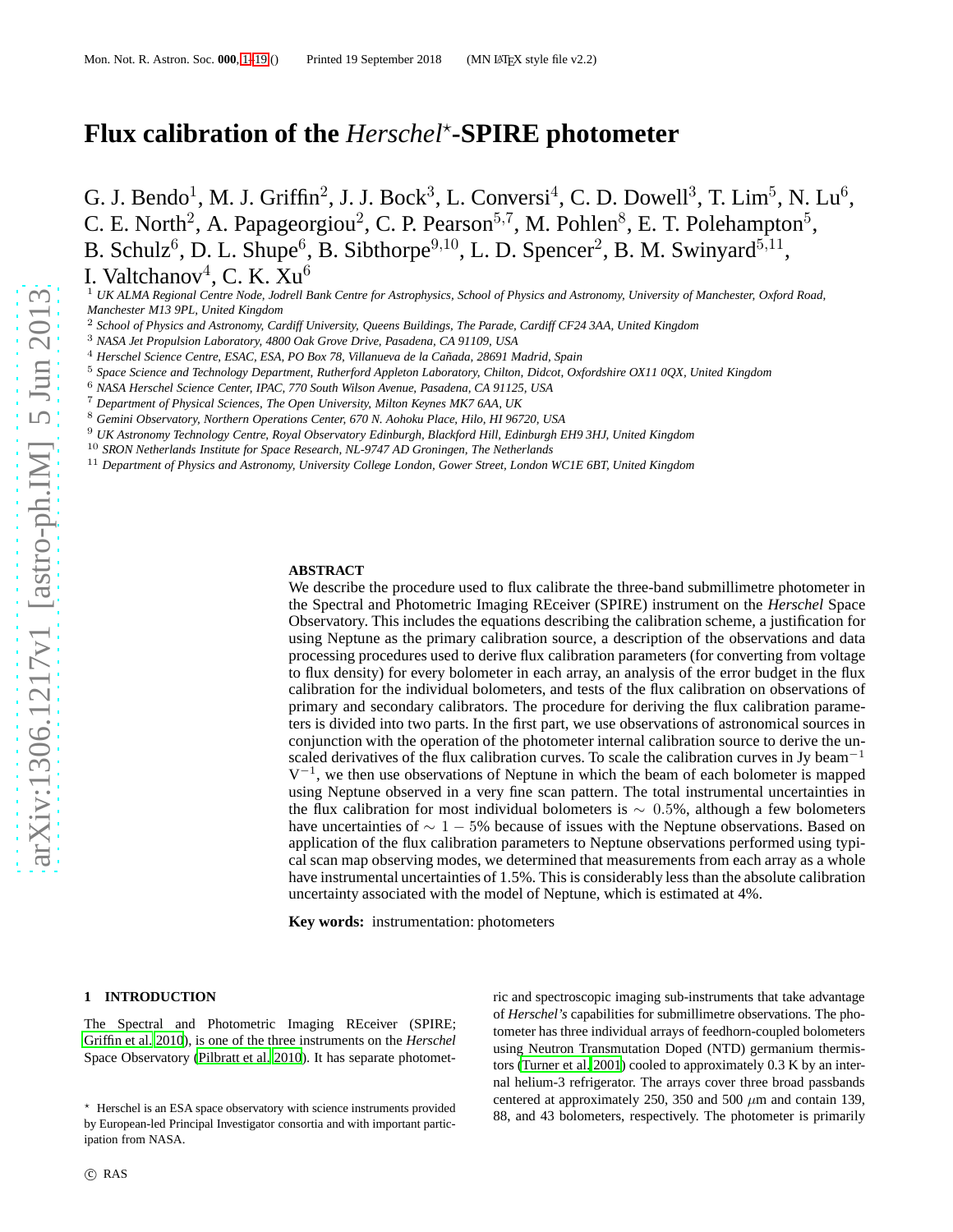used in a scan map mode that produces images in a single observation ranging from  $4 \times 4$  arcmin to several square degrees.

A flux calibration method appropriate for broadband submillimetre photometric instruments is described in Griffin et al. (2013, submitted). This method involves the conversion of linearised bolometer voltage signals to monochromatic flux densities or sky surface brightness values using measurements of a calibration standard and knowledge of the relevant instrument properties. The purpose of this paper is to describe the detailed implementation of this flux calibration scheme in the case of the SPIRE photometer. The resulting parameters describing the calibration curves are used by the flux conversion module within the SPIRE photometer data processing pipeline [Griffin et al. \(2008\)](#page-17-0); [Dowell et al.](#page-17-1) [\(2010](#page-17-1)).

Section [2](#page-1-0) gives an overview of the equations (including nonlinearity corrections) describing the conversion of the measured bolometer output voltage to flux density. Section [3](#page-2-0) provides information on the use of Neptune as the primary flux standard, including the calculation of the Neptune flux density. Descriptions of the observations that were performed to derive the terms in the flux calibration equations are given in Section [4,](#page-3-0) and Sections [5](#page-4-0) and [6](#page-8-0) provide details on the analysis used to derive the calibration parameters for every bolometer in the SPIRE photometer arrays. Separate calibration terms are derived for the two standard bias voltage settings used for photometer observations: the nominal settings (used for most observations) which are optimised for sources fainter than 200 Jy beam<sup>−</sup><sup>1</sup> , and the bright source settings, which are intended to be used for sources brighter than 200 Jy beam<sup>−</sup><sup>1</sup> . A discussion of problematic bolometers and how they were handled is given in Section [7.](#page-10-0) Sources of uncertainty in the flux calibration curves are discussed in Section [8,](#page-11-0) while Section [9](#page-13-0) describes tests of the derived flux calibration curves using observations of primary and secondary calibration sources. Section [10](#page-17-2) provides a detailed summary of the results from the assessment of the flux calibration. Throughout this paper, individual bolometers are referred to by their SPIRE array designations PSW, PMW, and PLW for Photometer (Short, Medium, and Long) Wavelength (with the wavelength corresponding to 250, 350, and 500  $\mu$ m, respectively) followed by row letter and column number (e.g., PSWE2).

# <span id="page-1-0"></span>**2 CONVERSION OF BOLOMETER VOLTAGE TO FLUX DENSITY**

The SPIRE detectors, being bolometers, respond not to the absorbed photon rate but to the amount of power that they absorb. As noted by Griffin et al. (2013, submitted), the absorbed power is proportional to the spectral response function (SRF) weighted flux density, which is the flux density weighted by the overall SRF and integrated across the passband. This is given by

<span id="page-1-3"></span>
$$
\bar{S}_{Meas} = \frac{\int_{\nu} S(\nu) F(\nu) \eta(\nu) d\nu}{\int_{\nu} F(\nu) \eta(\nu) d\nu},\tag{1}
$$

where  $F(\nu)$  is the SRF and  $\eta(\nu)$  is the aperture efficiency. The SPIRE photometer SRFs, which were measured by Fourier transform spectroscopy, are shown in Figure 7 of Griffin et al. (2013, submitted) and in the SPIRE Observers Manual (Herschel Space Observatory  $2011$ )<sup>[12](#page-1-1)</sup>, and they are also available

<span id="page-1-1"></span><sup>12</sup> The SPIRE Observers' Manual is available at [http://herschel.esac.esa.int/Docs/SPIRE/pdf/spire](http://herschel.esac.esa.int/Docs/SPIRE/pdf/spire_om.pdf)\_om.pdf.

in tabular form within the Herschel Interactive Processing Environment (HIPE; [Ott 2010\)](#page-18-4).

For NTD bolometers, the small-signal responsivity (variation of output voltage with absorbed radiant power) depends on the total voltage across the bolometer in a manner which is approximately linear over a wide range of background loading and bath temperature conditions (Griffin  $2007$ )<sup>[13](#page-1-2)</sup> The relation between a small change in the in-beam SRF-weighted flux density,  $d\bar{S}_{Meas}$ , and the corresponding change in the voltage across the bolometer,  $dV$ , can be expressed as

$$
\frac{d\bar{S}_{Meas}}{dV} = f(V) \tag{2}
$$

where  $f(V)$  is allowed to depart from linearity. We find that the differential responsivity for the SPIRE bolometers can be well represented by

<span id="page-1-4"></span>
$$
f(V) = K_1 + \frac{K_2}{V - K_3},\tag{3}
$$

as is demonstrated in Section [5.2.](#page-4-1) In this equation,  $K_1$ ,  $K_2$ , and  $K<sub>3</sub>$  are constants specific to each bolometer in each bias voltage setting.  $K_1$  has units of Jy V<sup>-1</sup>,  $K_2$  has units of Jy, and  $K_3$  has units of V. The conversion between a measured voltage  $V_m$  and the corresponding SRF-weighted flux density is obtained from the integral of  $f(V)$  given by

$$
\bar{S}_{Meas} = \int_{V_0}^{V_m} f(V)dV,\tag{4}
$$

where  $V_0$  is the operating point voltage (the signal that would be measured when viewing dark sky) and  $V_m$  is the measured voltage. The result of this integral is

<span id="page-1-5"></span>
$$
\bar{S}_{Meas} = K_1 (V_m - V_0) + K_2 \ln \left( \frac{V_m - K_3}{V_0 - K_3} \right). \tag{5}
$$

The SPIRE calibration scheme is thus based on deriving the K-parameters that describe  $f(V)$ . For calibration of  $f(V)$ , the photometer internal calibration source (PCal; [Pisano et al. 2005](#page-18-5)) is used to provide a repeatable small change in power illuminating the detector. The inverse of the corresponding detector response,  $\Delta V_P$ , for a given bolometer voltage, V, is directly proportional to  $f(V)$ . The relation can be written as

$$
\frac{1}{\Delta V_P(V)} = Af(V) = AK_1 + \frac{AK_2}{V - K_3},\tag{6}
$$

where A is a constant. The shape of the function  $f(V)$  can thus be determined by observing changes in the signal from uniform PCal flashes while varying the effective bolometer operating point voltage  $V$ . This could be done by changing the temperature of the helium-3 bath, but for SPIRE, it is more straightforward to vary V by viewing regions with different in-beam flux densities. It is important to note that in this exercise that the flux density does not actually need to be known; the purpose of exposing the detector to a range of source brightnesses is merely to vary the operating point voltage of the detectors over the range of interest so as to characterise  $f(V)$ .

Having determined the shape of  $f(V)$  from these PCal measurements, the absolute value of the constant  $A$  can be found from observations of a source with a known SRF-weighted flux density,

<span id="page-1-2"></span><sup>13</sup> This document is available at<http://herschel.esac.esa.int/twiki/pub> /Public/SpireCalibrationWeb/SPIRE Detector Parameter Sensitivity Issue 1 Nov 14 2007.pdf .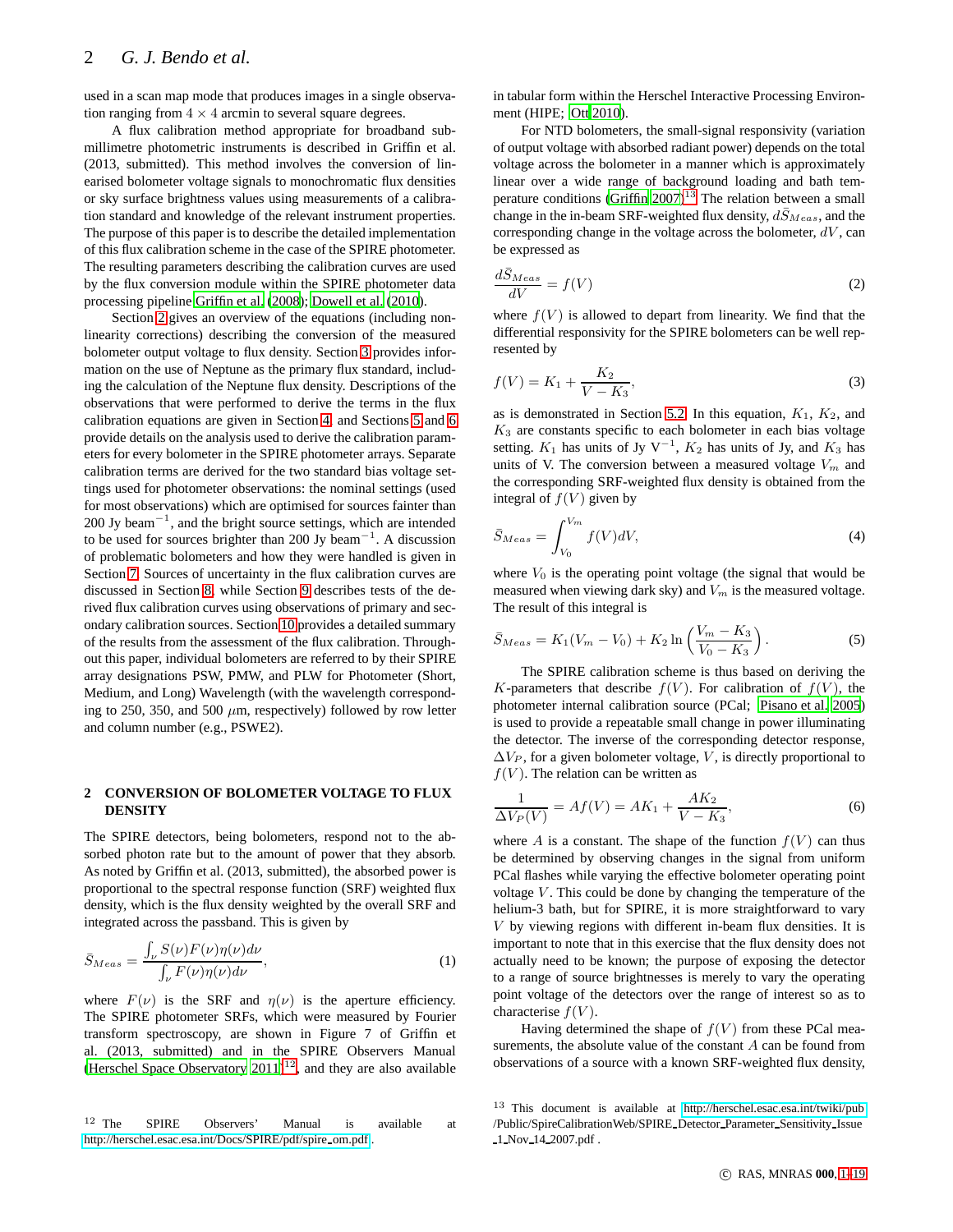<span id="page-2-1"></span>**Table 1.** Values of  $K_{MonP}$ 

| Array      | $\lambda_0$<br>$(\mu m)$ | $K_{Mon}P$ |
|------------|--------------------------|------------|
| <b>PSW</b> | 250                      | 1.0102     |
| <b>PMW</b> | 350                      | 1.0095     |
| PLW        | 500                      | 1.0056     |

which then allows for determining the numerical values of the Kparameters. Following Equation [1,](#page-1-3) the SRF-weighted flux density for a calibration source with a spectrum  $S_C(\nu)$  is given by

$$
\bar{S}_C = K_{Beam}(\nu) \left[ \frac{\int_{\nu} S_C(\nu) F(\nu) \eta(\nu) d\nu}{\int_{\nu} F(\nu) \eta(\nu) d\nu} \right],
$$
\n(7)

where  $K_{Beam}(\nu)$  is a correction factor for possible partial resolution of the calibrator by the telescope beam.

The equation relating the SRF-weighted flux density of the calibration source,  $\bar{S}_C$ , to the scaling term A can be written as

$$
A = \frac{1}{\bar{S}_C} \int_{V_{OFF}}^{V_{ON}} \frac{1}{\Delta V_P(V)} dV \tag{8}
$$

where  $V_{ON}$  is the voltage measured when the bolometer is pointed at the calibrator and  $V_{OFF}$  is the voltage measured off-source.

After determining the  $K$ -parameters in this way, the measured SRF-weighted flux density for an unknown source can be found from the corresponding measured bolometer voltage. Conversion of the SRF-weighted flux density to a monochromatic flux density requires a choice of the frequency  $\nu_0$  at which the flux density is to be calculated, knowledge of the instrument SRF, an assumption concerning the source spectral shape, and the stipulation that the source and calibrator have the same spatial characteristics to ensure that the conversion from in-beam flux density to absorbed detector power is the same for the source and calibration observations. When adopting a point-like source as the calibrator, as is the case for SPIRE, it is also appropriate to quote source flux densities based on the assumption that the source is also point-like.

The convention adopted for *Herschel* is to quote monochromatic flux density values under the assumption that  $\nu S(\nu)$  is constant (i.e. the spectral index  $\alpha$  is -1). The conversion between the SRF-weighted flux density and the monochromatic flux density  $S(\nu_0)$  is given by Griffin et al. (2013, submitted) as

$$
S(\nu_0) = K_{MonP}(\alpha, \nu_0) \bar{S}_{Meas},
$$
\n(9)

where  $K_{MonP}$  is computed for  $\alpha = -1$  and the chosen value of  $\nu_0$  using

$$
K_{MonP}(\alpha, \nu_0) = \frac{\int_{\nu} F(\nu) \eta(\nu) d\nu}{\int_{\nu} \left(\frac{\nu}{\nu_0}\right)^{\alpha} F(\nu) \eta(\nu) d\nu}.
$$
\n(10)

Values for  $K_{MonP}$  and the wavelengths  $\lambda_o$  corresponding to  $\nu_o$  are given in Table [1.](#page-2-1)

For SPIRE, the flux densities produced by the data pipeline are quoted at frequencies corresponding to standard wavelengths of 250, 350, and 500  $\mu$ m. The emission from most sources observed by SPIRE is from dust, and the continuum spectrum is not well described by a spectral index of -1. The derivation of the necessary colour correction functions to account for the different spectral shapes is described by Griffin et al. (2013, submitted), and the functions for SPIRE are given in the SPIRE Observers' Manual [\(Herschel Space Observatory 2011\)](#page-18-3). The accurate calibration

of extended and semi-extended emission also requires a detailed knowledge of the beam profile and aperture efficiency, and this is also discussed by Griffin et al. (2013, submitted) and in the SPIRE Observer's Manual.

## <span id="page-2-0"></span>**3 PRIMARY CALIBRATION STANDARD (NEPTUNE)**

The planet Neptune is used as the primary calibration source for the SPIRE photometer. It has a well-understood submillimetre spectrum, it is almost completely point-like in the SPIRE beams (the angular diameter of Neptune is ∼ 2 arcsec, while the 250, 350, and 500  $\mu$ m arrays have full-width at half-maxima (FWHM) of 18, 25, and 36 arcsec, respectively), and it is sufficiently bright to provide high S/N when observed but not so bright as to introduce any significant non-linear response from the detectors. We adopt a model of the disk-averaged brightness temperature spectrum of Neptune based on the ESA-4 version of the planetary atmosphere model first published by Moreno  $(1998)^{14}$  $(1998)^{14}$  $(1998)^{14}$ . The absolute photometric uncertainty of this model is  $\pm 4\%$  (R. Moreno, private communication), with the true brightness temperature being enclosed within those bounds. The absolute uncertainty is mainly attributed to the uncertainty in molecular absorption coefficients (∼ 1%) and the adopted temperature structure ( $\sim$  3%). The Neptune brightness temperature spectrum in the SPIRE range is shown in Figure [1.](#page-3-1) The absorption features are caused by CO, and the emission lines are caused by HCN.

To calculate the solid angle of Neptune for a given observation we use an equatorial radius,  $r_{eq}$  of 24,766 km and polar radius  $r_p$ of 24,342 km, both of which are based on the analysis of Voyager data by [Lindal](#page-18-7) [\(1992](#page-18-7)). These are similar to the values used in the ground-based observations by [Hildebrand et al. \(1985](#page-18-8)), [Orton et al.](#page-18-9) [\(1986\)](#page-18-9), and [Griffin & Orton \(1993](#page-18-10)).

In calculating the planetary angular sizes and solid angles, a correction is applied for the inclination of the planet's axis at the time of observation. The apparent polar radius  $r_{p-a}$  is given by [Marth \(1897](#page-18-11)) as

$$
r_{p-a} = r_{eq} \left[ 1 - e^2 \cos^2(\phi) \right]^{\frac{1}{2}}.
$$
 (11)

In this equation,  $\phi$  is the latitude of the sub-*Herschel* point, and e is the planet's eccentricity, which can be calculated using

$$
e = \left[\frac{r_{eq}^2 - r_p^2}{r_p^2}\right]^{\frac{1}{2}}.\tag{12}
$$

The observed planetary disc is taken to have a geometric mean radius,  $r_{qm}$ , given by

$$
r_{gm} = \left[ r_{eq} r_{p-a} \right]^{\frac{1}{2}}.
$$
\n
$$
(13)
$$

The *Herschel*-planet distance, is obtained from the NASA JPL Horizons ephemeris system (Giorgini et al.  $1996)^{15}$  $1996)^{15}$  $1996)^{15}$ , and the observed angular radius and solid angle are calculated accordingly. The Neptune flux density spectrum,  $S_C(\nu)$  at the *Herschel* telescope aperture is computed from the solid angle and the diskaveraged brightness temperature spectrum. Over a period of one year, the brightness of Neptune exhibits  $\pm 7\%$  variations due to the seasonally varying *Herschel*-Neptune distance. However, because

<sup>14</sup> The ESA-4 models for Uranus and Neptune are available at <ftp://ftp.sciops.esa.int/pub/hsc-calibration/PlanetaryModels/ESA4/> .

<span id="page-2-3"></span><span id="page-2-2"></span> $15$  The ephemeris can be accessed at<http://ssd.jpl.nasa.gov/?horizons>.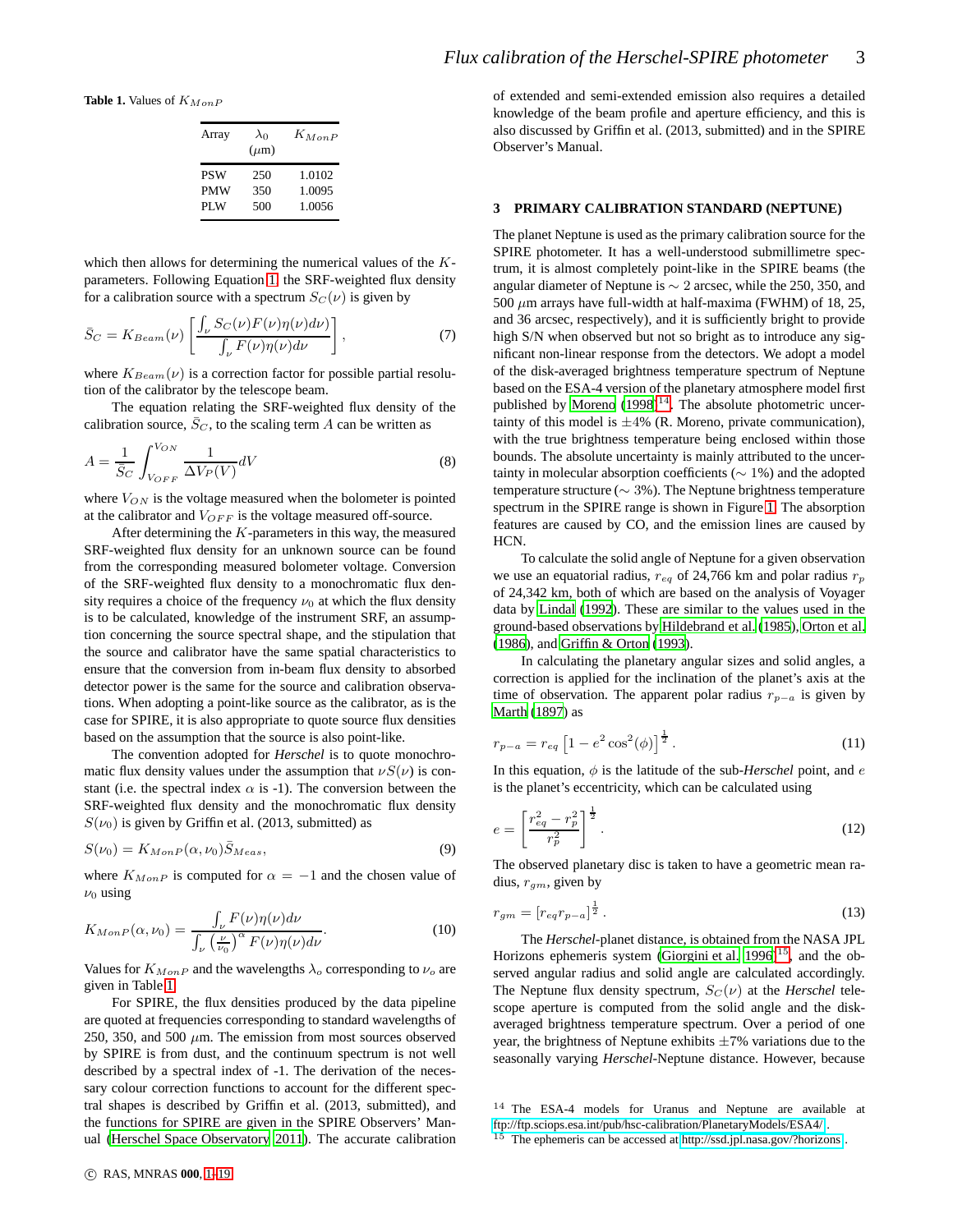

<span id="page-3-1"></span>**Figure 1.** The disk-averaged model brightness temperature of Neptune as a function of frequency and wavelength.

Neptune is only observable when it crosses through one of two visibility windows, Neptune varied by only  $\pm 2\%$  in brightness when it was observable by *Herschel*. Typical flux densities at the nominal SPIRE wavelengths are 160, 100, and 60 Jy at 250, 350, and 500  $\mu$ m, respectively. Figure [2](#page-4-2) shows the model spectrum of Neptune on *Herschel* operational day (OD) 168 along with the SRFs of the three SPIRE photometer bands. The slope of the Neptunian submillimetre continuum is somewhat less steep than that of a black body because of the increase in brightness temperature with decreasing frequency, with lower frequencies probing deeper and warmer parts of the troposphere. The continuum spectral indices ( $\alpha$  as given by  $S(\nu) \propto \nu^{\alpha}$ , averaged across the bands) are 1.26, 1.39, and 1.45 for the 250, 350, and 500  $\mu$ m bands, respectively.

# <span id="page-3-0"></span>**4 OVERVIEW OF DERIVATION OF CALIBRATION TERMS**

Following the procedure outlined in Section [2,](#page-1-0) the derivation of the flux calibration was broken into two steps. The first step was to identify the shape of  $f(V)$  as given by Equation [3.](#page-1-4) In these observations, the telescope stared at a series of regions with different surface brightness values (thus providing a range of in-beam flux densities). With the stationary telescope position providing a fixed photometric background, and therefore a fixed operating point voltage, PCal flashes were applied to generate a small additional modulation of the detector signal. This gave both a measurement of the voltage  $(V)$  and of the change in voltage relative to a small change in signal  $\left(\frac{dS_{Meas}}{dV}\right)$ . For the reason explained in Section [2,](#page-1-0) it was important that the observations sample a series of regions with widely varying surface brightnesses to provide a sufficiently wide range of operating voltages. We used observations of bright extended emission in Sgr A as well as several nearby background regions to derive the unscaled calibration curves for the nominal bias detector settings (which are used for almost all observations). For the bright source mode, which is used for only a few sources brighter than  $\sim 200$  Jy beam<sup>-1</sup>, we used pointings near Sgr B2.

Further details on the observations and data analysis are given in Section [5.](#page-4-0)

Observations of the primary calibration source Neptune by each and every bolometer were needed to set the absolute scale for the calibration parameters. We observed the planet using a special "fine scan" map mode in which every bolometer was scanned over the target with a finely-spaced grid. We then fitted two-dimensional Gaussian functions to the timeline data for each bolometer to determine the peak voltage (the difference between the on-target voltage  $V_{ON}$  and the off-target voltage  $V_{OFF}$ ) measured by each bolometer when centered on Neptune. These peak voltages were then used along with the Neptune model flux densities to scale the flux calibration curves. Details are given in Section [6.](#page-8-0)

The measured flux density depends on the value of  $V_0$  that is used. Ideally  $V_0$ , which corresponds to the bolometer voltage when viewing blank sky, would be a constant over the life of the mission. However most of the radiant power incident on the SPIRE bolometers is from the warm telescope, and because the telescope temperature varies by several K depending on the season and the solar aspect angle, unique values of  $V_0$  cannot be defined. For the SPIRE pipeline we have adopted a nominal set of values based on dark sky observations early in the mission and with a representative telescope temperature. The  $V_0$  values for the nominal mode were derived for each bolometer from the median voltages measured in dark sky observation 1342182454, which were performed during Operational Day (OD) 98 (19 Aug 2009), and the  $V_0$  values for the bright source mode were derived from data taken during observation 1342185829 on OD 153 (14 Oct 2009). SPIRE data taken in other observations normally have slightly different temperatures and therefore may have photometric offsets, so SPIRE data alone cannot be used to make absolute estimates of the sky intensity. These offsets are ultimately subtracted off in the mapmaking procedure.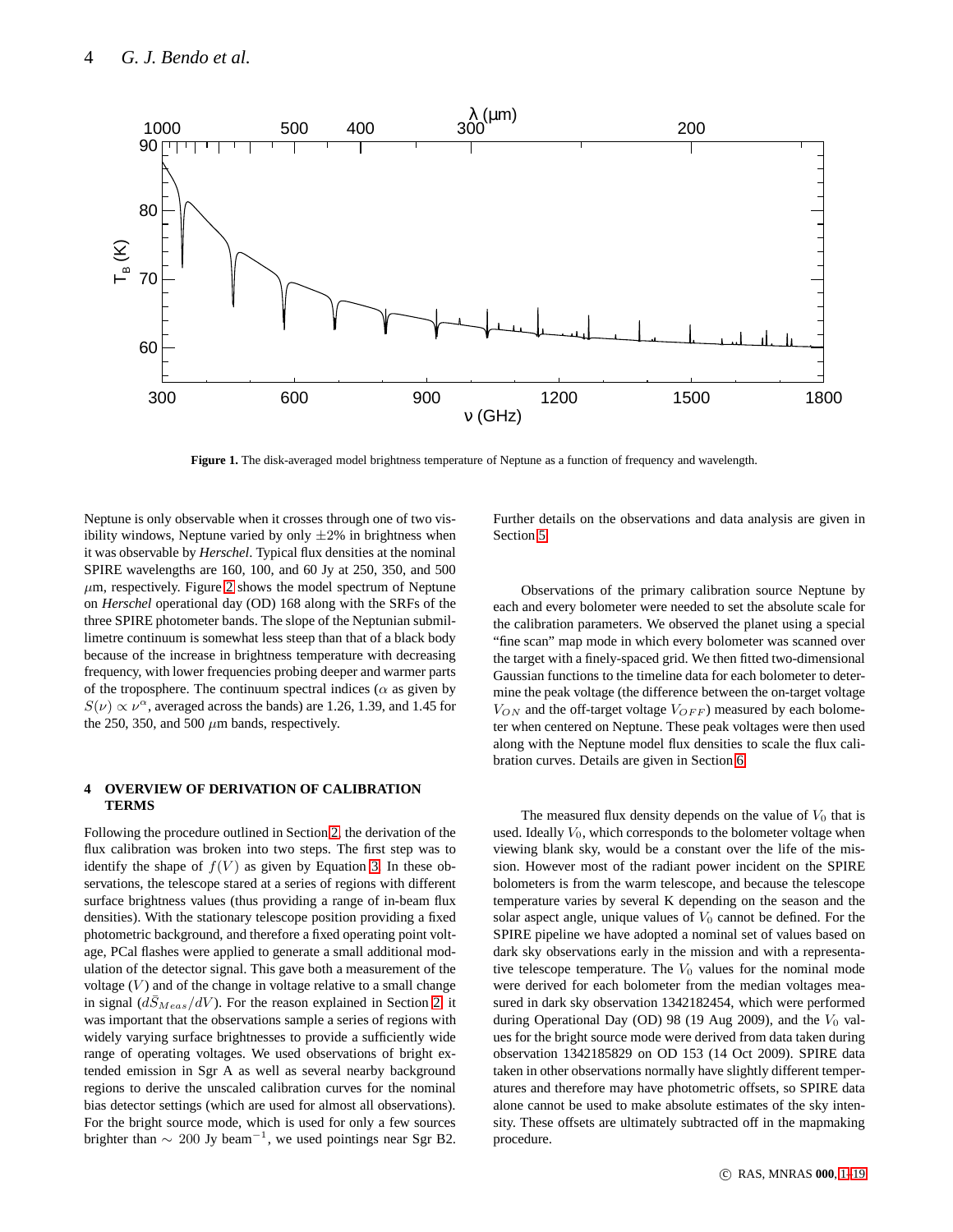

<span id="page-4-2"></span>**Figure 2.** The model spectrum of Neptune on OD 168 (29 Oct 2009) in black along with the SRFs of the three SPIRE photometer bands (from [ftp://ftp.sciops.esa.int/pub/hsc-calibration/SPIRE/PHOT/Filters/\)](ftp://ftp.sciops.esa.int/pub/hsc-calibration/SPIRE/PHOT/Filters/), with the blue, green, and red curves corresponding to the 250, 350, and 500  $\mu$ m bands, respectively.

## <span id="page-4-0"></span>**5 DEFINING THE SHAPE OF UNSCALED FLUX CALIBRATION CURVE**

#### **5.1 Observing procedure**

To determine the unscaled versions of the  $K$  parameters, we performed a series of staring observations on fields with varying surface brightness levels as PCal flashes are applied. During each 1 min observation, PCal was alternately turned on for 1.5 sec and off for 1.5 sec for a total of 20 cycles. For the nominal detector settings, the targets for these pointings consisted of a grid of locations centered on Sgr A and an additional strip of pointings running roughly perpendicular to the plane of the Galaxy as shown in Figure [3.](#page-5-0) The locations were selected using estimates of the expected surface brightness in the SPIRE bands based on the Caltech Submillimeter Observatory 350  $\mu$ m data from [Bally et al.](#page-17-5) [\(2010](#page-17-5)). The pointings around Sgr A provided data for the high signal end of the calibration curve, while the strip to the northwest provided data for lower signals. The observations were planned taking into account that, when the target was visible, the  $4 \times 8$  arcmin SPIRE arrays were oriented so that the long (y) axis was approximately aligned with right ascension and the short (z) axis aligned with declination. A key requirement of these observations was to point every detector at least once at the region where the signal is  $\geq 75\%$  of the peak surface brightness of Sgr A. This region is roughly  $0.75 \times 2$  arcmin in size with its major axis aligned slightly counter-clockwise of north-south. Based on simulating observations of this region, we adopted a grid of observations consisting of 7 columns spaced by 36 arcsec(the distance in the z direction between two rows in the PMW array) and 6 rows spaced by 42 arcsec. In the strip of pointings to the north of Sgr A, we used 20 pointings spaced by 36 arcsec. In the total set of observations, the surface brightness from the background measured by each bolometer was predicted to vary by a factor of ∼ 10 and to approximately equal or exceed the surface brightness of Neptune at the high end of the range.

For the bright detector settings, the targets consisted of a grid

of locations centered on Sgr B2 as shown in Figure [4.](#page-6-0) These locations were also selected using estimates of the expected surface brightness in the SPIRE wavebands based on CSO 350  $\mu$ m data from [Bally et al. \(2010](#page-17-5)). We took into account that, when Sgr B2 was visible, the array would be oriented so that the long axis would be aligned with right ascension and the short axis would be aligned with declination, just as was the case with Sgr A. As with the Sgr A observations, it was necessary to point every detector at least once at the  $0.6 \times 1.4$  arcmin region with a surface brightness that is at least 75% the peak surface brightness of Sgr B2. We used a grid of pointings identical to that used for Sgr A. During these observations, the in-beam flux density was expected to vary by a factor of 35-40 for the typical bolometer in each array.

These observations of Sgr A and Sgr B2 were performed on OD 153 (14 Oct 2009). In addition, we also used all other usable calibration data taken between OD 116 (07 Sep 2009; the first date when usable observations with PCal flashes had been performed after the current bias voltage levels were set for the nominal and bright source modes) and OD 424 (12 Jul 2010; the last date when observations with PCal flashes were performed). This included observations of dark sky and observations in which point-like calibration sources (Mars, Uranus, Neptune, 3 Juno, 4 Vesta, Alpha Boo, Gamma Dra, and VY CMa) were observed for various calibration tests. These data were used to constrain the low signal end of the calibration curves.

#### <span id="page-4-1"></span>**5.2 Derivation of the unscaled flux calibration curve**

Examples of the PCal flash data obtained in the nominal and bright source voltage modes are shown in Figures [5](#page-7-0) and [6.](#page-7-1) In the nominal mode data, the PCal flash provides a change in voltage which is large compared to the noise level but represents a small change in V (approximately a 0.03 mV change to a 3.2 mV measurement). In the bright source mode data, the magnitude of the PCal flash may be equivalent to or smaller than the variations in the background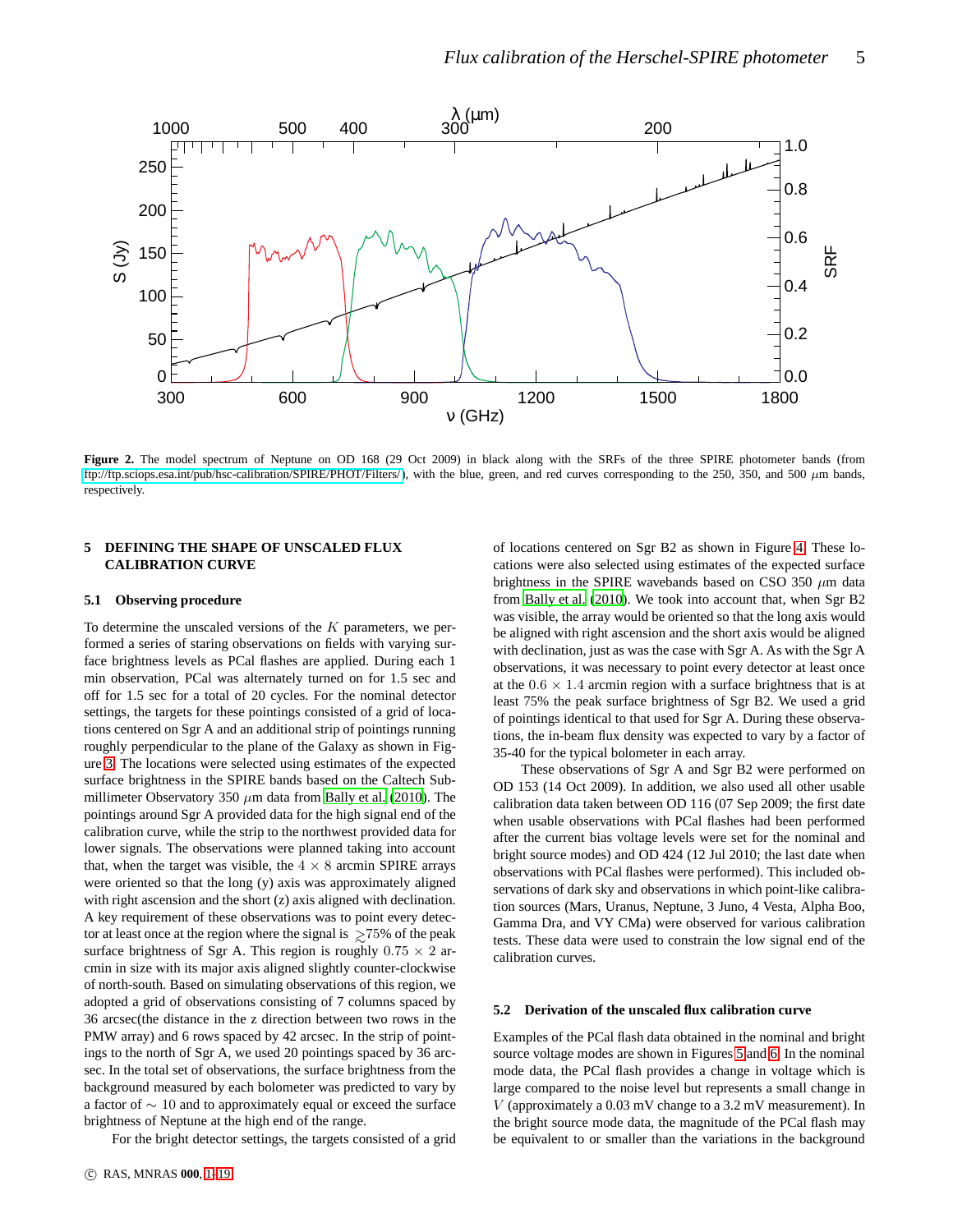

<span id="page-5-0"></span>Figure 3. The SPIRE 250 µm image of Sgr A<sup>∗</sup> from *Herschel* with green 8 × 4 arcmin regions overlaid to show the locations where the SPIRE arrays pointed during the nominal voltage mode observations with PCal flashes. The image was created with data from parallel-mode scan map observations 1342204102 and 1342204103 that were processed using a modified version of the standard parallel data processing pipeline and the flux calibration parameters that were derived in this paper. The displayed area is  $40 \times 40$  arcmin with north up and east to the left.

signal, as shown in the example. This occurred mainly in the centre of Sgr B2, which is very bright compared to PCal but relatively compact. Pointing jitter, even though at a low level, resulted in variations in the background signal that were large relative to PCal.

The techniques used to measure the change in signal  $\Delta V$  at a background signal  $V$  for both the nominal and bright source voltage modes were similar. The steps described here were applied to the signal from each bolometer in each observation with PCal flashes. We first fitted lines to each segment of the square wave. The gaps between the lines fitted to sequential steps in the square wave gives us individual ∆V measurements. We then calculated

the mean and standard deviation of ∆V from each observation for each bolometer after removing statistical outliers (data more than  $5\sigma$  from the mean). The corresponding V values were obtained in different ways for each voltage bias mode. For the nominal mode data, we measured the mean and standard deviation in  $V$  using all of the data for each bolometer in each observation, as the relatively small variation in the signal induced by the PCal flash ultimately resulted in a relatively low standard deviation in  $V$ . In the case of the bright source mode data, we used the midpoint between the steps in the square wave as individual  $V$  measurements and then calculated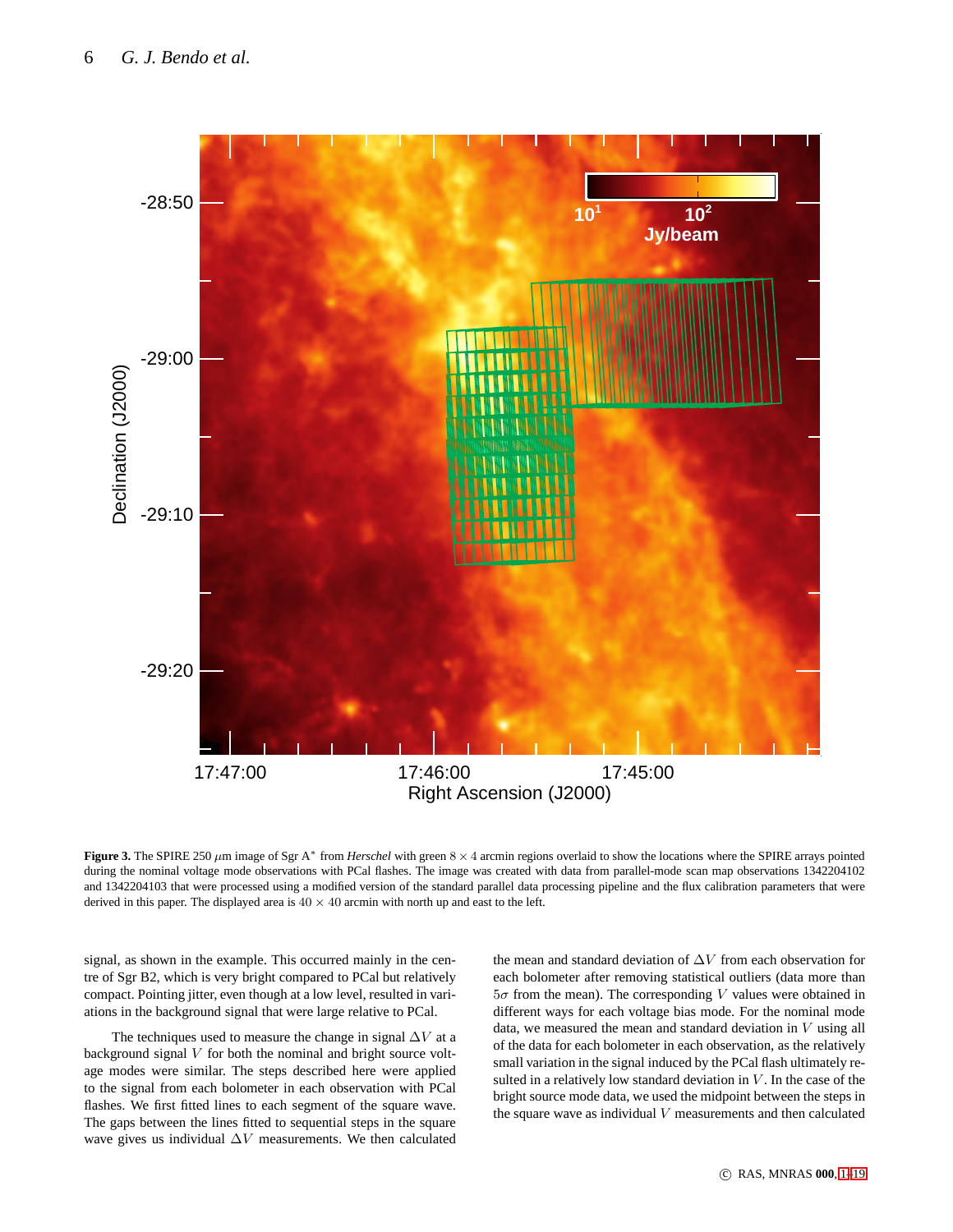

<span id="page-6-0"></span>**Figure 4.** The SPIRE 250  $\mu$ m image of Sgr B2 from *Herschel* with green  $8 \times 4$  arcmin regions overlaid to show the locations where the SPIRE arrays pointed during the bright source mode observations with PCal flashes. The image was created with data from parallel-mode scan map observations 1342184474 and 1342184475 that were processed using a modified version of the standard parallel data processing pipeline and the flux calibration parameters that were derived in this paper. The displayed area is  $20 \times 20$  arcmin with north up and east to the left.

the mean and standard deviation of  $V$  for each bolometer in each observation.

We then fitted Equation [3](#page-1-4) to the V and  $\Delta V$  data. In the nominal voltage data, we excluded data with unusually high uncertainties in  $\Delta V$  (> 10<sup>-3</sup> mV), which may originate from instances where the prior statistical filtering steps have not succeeded in removing data containing glitches. Example plots, including best fitting functions, are shown in Figure [7.](#page-8-1) The dotted lines show the average on-source and off-source voltage levels measured for Neptune in the fine scan observations described in Section [6.](#page-8-0)

Table [2](#page-8-2) gives the typical signal range in Jy beam<sup>-1</sup> over

c RAS, MNRAS **000**, [1–](#page-0-0)19

which the calibration applies (calculated after performing the scaling steps in Section [6](#page-8-0) first). The ranges were calculated in two steps. First, we determined for each bolometer the minimum and maximum signals measured during the observations with PCal flashes. Then for each array, we determined the median of the maxima and the median of the minima. The flux calibration should be wellconstrained within these signal ranges, but measurements outside of these ranges should be treated with caution. Note that the range extends below 0 Jy beam<sup>-1</sup>. This is because the background signal in dark sky may sometimes drop below below 0 as a result of thermal drift in the telescope and instrument; minimum values below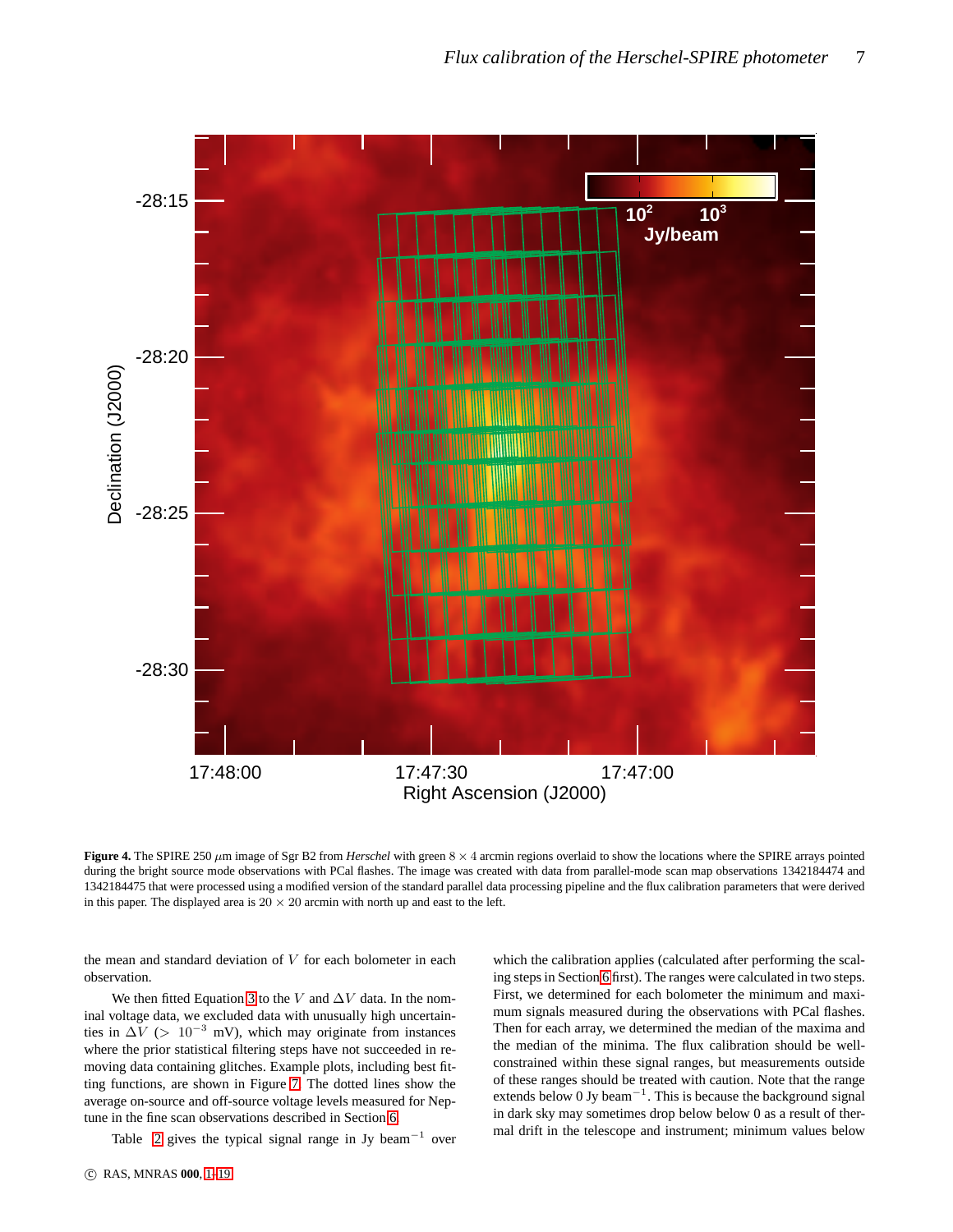

<span id="page-7-0"></span>Figure 5. An example of an observation with PCal flashes in the nominal voltage mode. These are data taken by bolometer PSWE2 in a staring observation of Sgr A\* with ID 1342185872. The black squares show the individual measurements; the grey line joining the squares is used to aid in the visualisation of how the signal varied over time. Higher voltage values correspond to the signal measured when PCal was off, while lower voltage values correspond to the signal observed when PCal was on. The dashed red line shows the mean voltage measured during the observations ((3.2109  $\pm$  0.0004) × 10<sup>-3</sup> V), and the solid red lines show the functions fitted to the timeline segments when PCal was on or off. The  $\Delta V$  for these data was measured as  $-(2.821 \pm 0.003) \times 10^{-5}$  V.



<span id="page-7-1"></span>Figure 6. An example of an observation with PCal flashes in the bright source mode. These are data taken by bolometer PSWE2 in a staring observation of Sgr B2 with ID 1342185949. The black squares show the individual measurements; the grey line joining the squares is used to aid in the visualisation of how the signal varied over time. Higher voltage values correspond to the signal measured when PCal was off, while lower voltage values correspond to the signal observed when PCal was on. The solid red lines show the functions fitted to each segment of the square wave during the observations. The mean voltage and uncertainty measured during the observations, based on the measured voltages for each step in the signal, is  $(1.1515 \pm 0.0004) \times 10^{-3}$  V). The mean and uncertainty in the  $\Delta V$  for these data were measured as  $-(3.18 \pm 0.04) \times 10^{-6}$  V.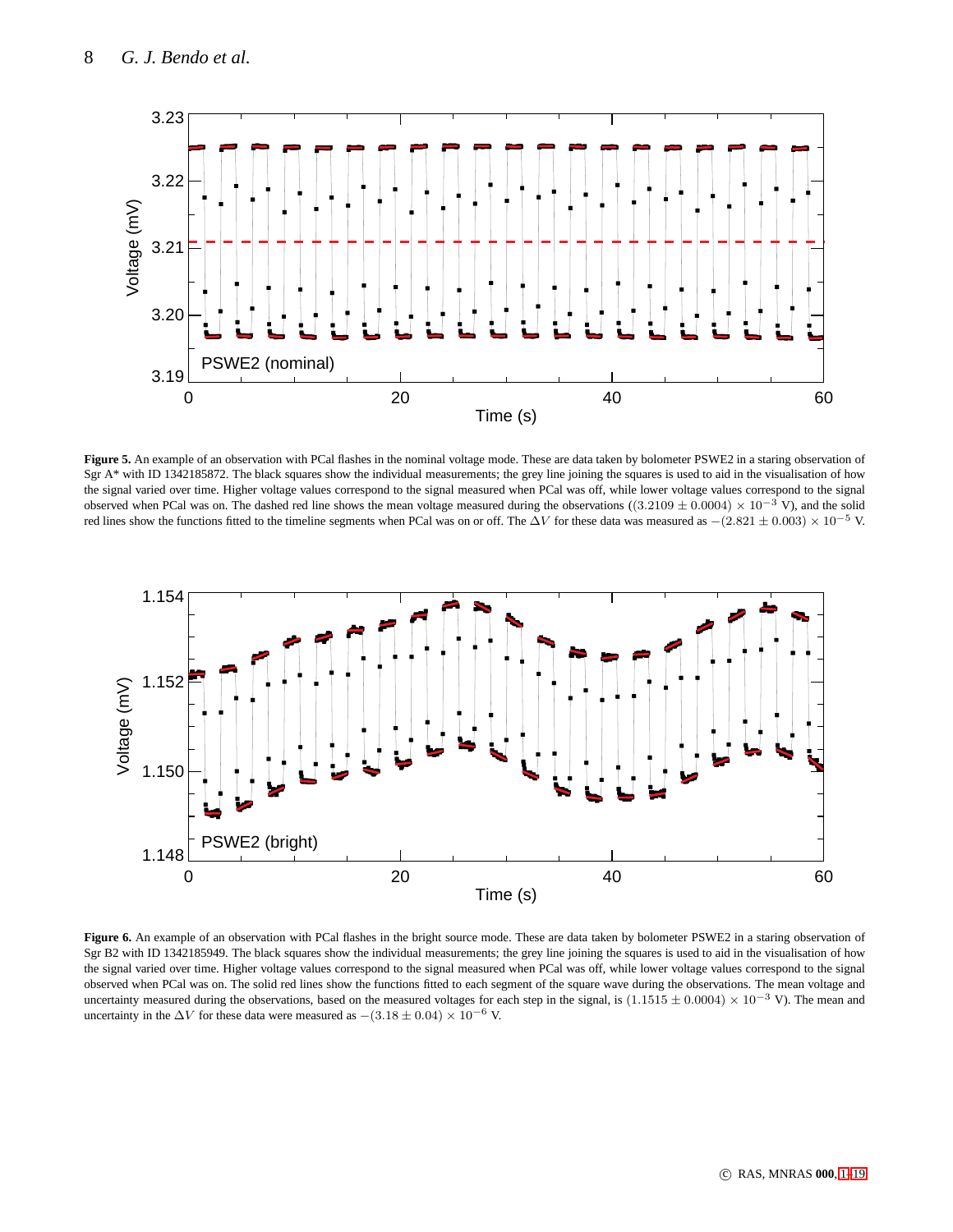

<span id="page-8-1"></span>**Figure 7.** PCal flash data for PSWE2. Data are shown for both bias modes. Lower voltages correspond to viewing brighter regions of sky. The solid line shows the function described by Equation [3](#page-1-4) that was fitted to the data. The dotted lines show the mean peak and background signal measured for Neptune in the fine scan observations described in Section [6.](#page-8-0)

**Table 2.** Representative signal ranges from zero point covered by PCal flash data (in Jy beam<sup>-1</sup>)

<span id="page-8-2"></span>

| Array      |                   | Nominal Mode      | <b>Bright Source Mode</b> |                   |  |
|------------|-------------------|-------------------|---------------------------|-------------------|--|
|            | Minimum<br>Values | Maximum<br>Values | Minimum<br>Values         | Maximum<br>Values |  |
| <b>PSW</b> | $-20$             | 400               | $-30$                     | 2710              |  |
| <b>PMW</b> | $-20$             | 360               | $-30$                     | 2200              |  |
| PLW        | -40               | 270               | $-50$                     | 1650              |  |

0 arise from these variations in the telescope background. Users should attach no physical interpretation to background signals below 0 measured in SPIRE data, as SPIRE is only designed to measure signals relative to the background within fields and not the absolute sky brightness.

# <span id="page-8-0"></span>**6 SCALING THE FLUX CALIBRATION CURVE**

## **6.1 Observing procedure**

In the Neptune fine scan observations, each bolometer was scanned over the planet in a series of parallel scan legs with  $\sim 2 - 3$  arcsec offsets from each other. Scans were performed in four directions: two scans were aligned with the y-axis in the instrument plane, and two scans aligned with the z-axis in the instrument plane. Altogether, the centre of Neptune passed within ∼ 1 arcsec of each detector four times. The nominal voltage mode observations (observation numbers 1342186522-1342186525) were performed on OD 168 (29 Oct 2009), while the bright source mode observations (observation numbers 1342187438, 1342187439, 1342187507, and 1342187508) were performed on OD 201-202 (01-02 Dec 2009).

#### **6.2 Measuring the peak signal in the timeline data**

To measure the peak signal from Neptune and the background signal, we used a Levenberg-Marquardt algorithm to fit twodimensional elliptical Gaussian functions to the timeline data taken during each fine scan observation by each bolometer. The advantage that timeline-based beam fitting has over map-based beam fitting is that the timeline data contain the signal measurements as sampled at their precise pointed positions whereas the map data are affected by smearing effects related to pixelisation. The limiting factor in the positional accuracy of the timeline measurements is the relative pointing uncertainty of the telescope, which is  $\leq 2$  arcsec in the data used for this analysis [\(Pilbratt et al. 2010\)](#page-18-1). In contrast, when the timeline data are converted into maps, the signal from an individual sample is assigned to a square pixel area (or, as is the case with some mapmakers using drizzle methods, the signal is divided over multiple pixels), so some spatial information is lost. Moreover, measurements passing across the edges of map pixels are effectively shifted in position to the centres of the map pixels. Hence, mapmaking has the effect of smoothing the data, which suppresses the peak signal from unresolved sources. In using the timeline data, we avoid these smoothing effects, thus allowing for more precise measurements of the peak signals.

We performed beam fitting on the data from each fine scan observation for each individual bolometer. We first selected all data from all bolometer samples that fell within a target radius and background annular area based on central locations selected from map data. The position of the target aperture did not need to be accurately defined, as tests with this method have demonstrated that the central position can be offset from the target position by half of the beam FWHM and still produce statistically similar results. After the data for the fit were selected, the central position of the source was treated as a free parameter in the fit. The target radius was set to extend to the location of the minima between the peak and the first diffraction ring of the beam profile, thus encompassing the central part of the beam that most closely resembles a Gaussian function. The radii were 22, 30, and 42 arcsec for the 250, 350, and 500  $\mu$ m arrays, respectively. The background annulus was set to be 350 to 400 arcsec in radius, which is large enough that signal from the outer diffraction rings is not detectable within the area. In the nominal bias setting analysis, we used data from all scan legs that fell within the target and background apertures. In the bright source mode, however, we found significant drift in the background signal, which caused problems when attempting to fit the background. In that case, we used all data points that fell within the target aperture, but we only selected data falling in the background aperture from scan legs that also passed through the target aperture.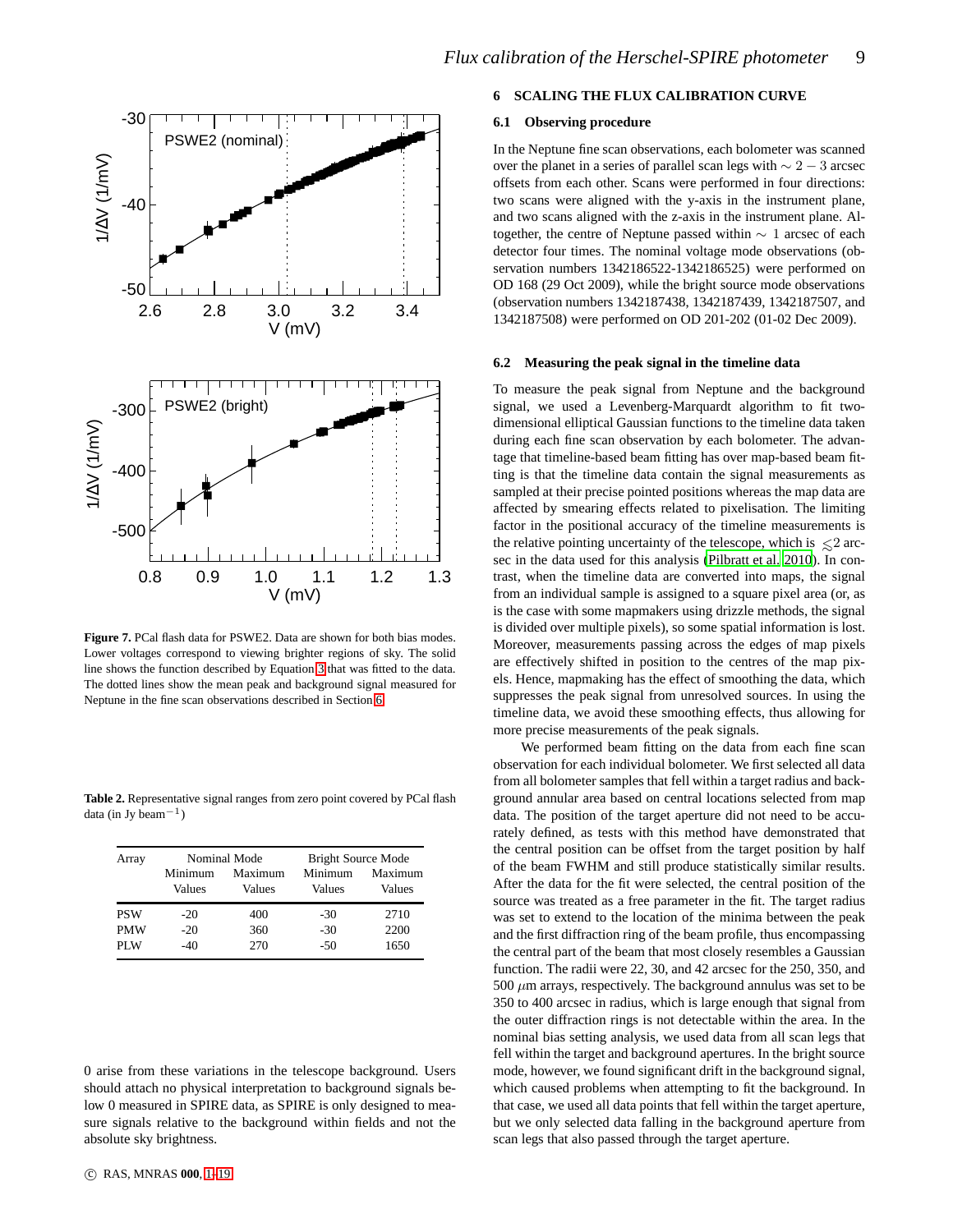# 10 *G. J. Bendo et al.*

After selecting the data to be fit, we used the data in the background annulus to measure and subtract an initial background. We then fitted a two dimensional elliptical Gaussian function to the data in both the target aperture and the background annulus. The seven free parameters in this fit were the peak voltage (the difference between the on- and off-source voltages, which is a negative value because an increase in signal corresponds to a decrease in voltage), the right ascension and declination of the peak position, the major and minor axes of the beam, the position angle of the axes, and the background.

Example radial profiles of the data from within the target apertures and fits to those data for the nominal and bright source mode data are shown in Figures [8](#page-9-0) and [9.](#page-11-1) Although the beam is well fitted by Gaussian functions in these examples, the data may deviate from the fit at the  $\sim$  1% level near the peak of the beam. We also explored using alternate functions (e.g. sinc<sup>2</sup> functions, polynomial functions) to determine the peak of the beam, but we found that the peak signal varied by ∼ 1% when slight alterations were made to the fitting method (such as changing the radius within which data were selected and adjusting the exact shape of the fitted function). Given the simplicity of using Gaussian functions and the lack of any advantages (in particular, the lack of any improvement in accuracy) in using other functions to fit the data, we based the calibration on fitting Gaussian functions.

For each bolometer in each bias voltage setting, we generally obtained a set of four Neptune peak voltage measurements with corresponding background voltage measurements. We used the unscaled K-parameters from the PCal flash analysis in Section [5.2](#page-4-1) in Equation [5](#page-1-5) to determine the change in voltage between the background and Neptune for each bolometer for each observation. To produce the scaling terms  $A$ , we then divided the measured change in signal by the Neptune model flux densities (with beam corrections applied to account for the finite angular size of Neptune) given in Table [3](#page-10-1) and by the  $K_{MonP}$  values given in Table [1.](#page-2-1) For each bolometer in each voltage mode, the unscaled  $K_1$  and  $K_2$  parameters are divided by the mean of the A terms from the four observations, and the standard deviation in the four A terms is used to calculate the uncertainties in the  $K_1$  and  $K_2$  parameters. Figure [10](#page-11-2) shows examples of the resulting scaled calibration curves from the nominal and bright source modes. See Section [8.2](#page-13-1) for the analysis on the fractional uncertainties related to the scaling terms.

#### *6.2.1 Truncated detector signals in Neptune fine scan data*

In the nominal voltage bias data, 17 detectors in the PSW array and 6 detectors in the PMW array measured signals from Neptune that were truncated in at least one of the observations. In the SPIRE on-board electronics, an individual voltage offset is applied to each bolometer signal to ensure that its output voltage remains within the range of the Analogue to Digital Converter (ADC). The offsets are fixed at the start of each observation and depend on the exact telescope background and sky brightness. Neptune is sufficiently bright that its large signal level drove a few bolometer voltage levels outside the ADC range, leading to signal truncation. In the analysis of these fine scan data, we needed to alter our analysis for these truncated bolometers.

We examined the effects of the signal truncation by experimenting with how the peak signal measured by the "good" bolometers changed as we progressively removed data from the timelines (with "good" bolometers defined as those where the Neptune timelines are not truncated in any of the nominal-voltage fine scan observations and where the bolometers are not identified as problem-



<span id="page-9-0"></span>**Figure 8.** Examples of the signal measured from Neptune in the fine scan observation 1342186522, which used the nominal voltage bias setting. The red line shows the best fitting function to the data. Data falling within the background annulus were included in the fit but are not included in this plot.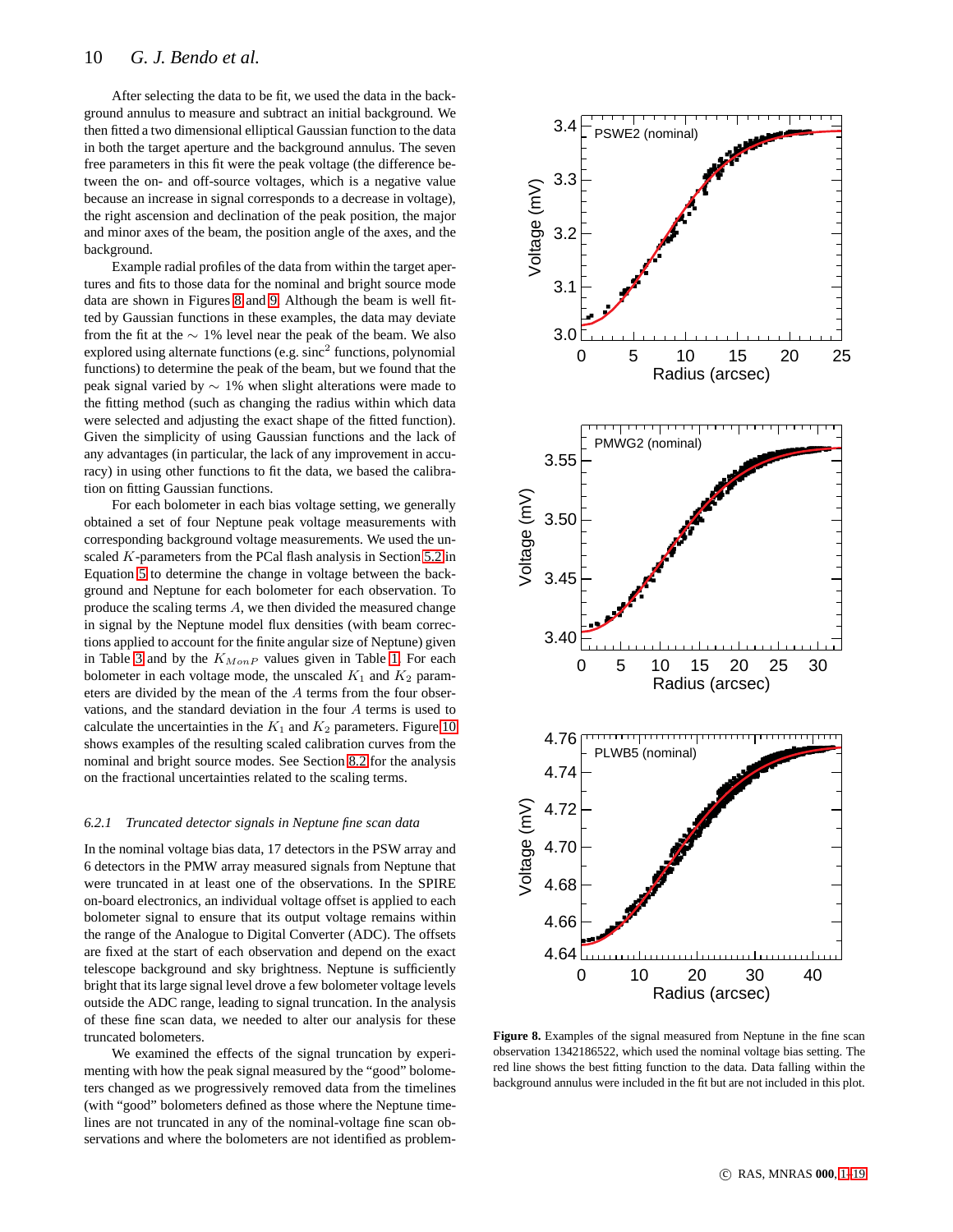| Operation<br>Day  | <b>Observations</b>                                  | Voltage<br><b>Bias Mode</b> | <b>SRF-weighted Flux Densities</b><br>without Beam Correction (Jy) |             | Beam Correction Factors <sup>a</sup> |             |               | <b>SRF-weighted Flux Densities</b><br>with Beam Correction (Jy) |               |             |             |
|-------------------|------------------------------------------------------|-----------------------------|--------------------------------------------------------------------|-------------|--------------------------------------|-------------|---------------|-----------------------------------------------------------------|---------------|-------------|-------------|
|                   |                                                      |                             | $250 \ \mu m$                                                      | $350 \mu m$ | 500 $\mu$ m                          | $250 \mu m$ | $350 \ \mu m$ | 500 $\mu$ m                                                     | $250 \ \mu m$ | $350 \mu m$ | 500 $\mu$ m |
| 168 (29 Oct 2009) | 1342186522<br>1342186523<br>1342186524<br>1342186525 | nominal                     | 163.48                                                             | 102.85      | 61.26                                | 0.99419     | 0.99684       | 0.99853                                                         | 162.53        | 102.52      | 61.17       |
| 201 (01 Dec 2009) | 1342187507<br>1342187508                             | bright                      | 157.45                                                             | 99.06       | 59.00                                | 0.99440     | 0.99696       | 0.99859                                                         | 156.57        | 98.75       | 58.92       |
| 202 (02 Dec 2009) | 1342187438<br>1342187439                             | bright                      | 157.28                                                             | 98.95       | 58.94                                | 0.99441     | 0.99696       | 0.99859                                                         | 156.40        | 98.65       | 58.85       |

<span id="page-10-1"></span>**Table 3.** Neptune flux densities on dates of fine scan observations

<sup>a</sup> The beam correction factors account for the finite angular size of Neptune and are based on a Gaussian main beam coupling to the emission from planetary disc [\(Ulich & Haas 1976](#page-18-12)).

atic as described in Section [7\)](#page-10-0). For each "good" bolometer in each nominal voltage observation, we first fitted all of the data, then artificially truncated the signal by removing data above a set fraction  $R_{actual}$  of the best fitting peak voltage value, and then we repeated the fit. The functions fitted to the data were elliptical Gaussian function where the axes and position angle were fixed to the mean values measured for the individual bolometers in the bright source mode timeline data $16$ . We found that fixing the dimensions of the beam in this analysis produced the results with the lowest variance. We then calculated the mean and standard deviation in the ratio of the best fitting peak voltage for the truncated data compared to the value measured when all data were used. These ratios are the correction factors for the peak fits to bolometers that saturate on Neptune. As the fitted peak value may change when the data are removed from the peak, we also calculated the ratio of the lowest voltage values (which correspond to the highest signal values) in the fitted data to the peak voltage derived from the fit to those data (which we label as  $R_{meas}$ ). Also note that the results of this analysis apply specifically to the elliptical Gaussian functions fit to the beams and may not necessarily be applicable when other functions are fit to the data.

Table [4](#page-10-3) lists the correction factors derived using the above analyses. The peak voltage measurements from the truncated data were divided by correction factors that were found by interpolating between the values listed in Table [4.](#page-10-3) Table [5](#page-12-0) lists the mean  $R_{meas}$ values measured in the fine scan observations for each bolometer where the Neptune signal is truncated as well as the mean correction that is applied for each bolometer. Because offset settings sometimes changed between fine scan observations, not all of the Neptune data from the bolometers listed in Table [5](#page-12-0) were truncated in all of the observations. These specific cases have been flagged in the table. Additionally, data from PMWB4, PMWC7, and PMWB8 were each completely truncated in one of the fine scan observations. In these cases, we ignored data for any bolometer from any observation in which all of the data were truncated, applied corrections when only the peak was truncated, and used the direct peak measurements when the data are not truncated.

<span id="page-10-2"></span><sup>16</sup> To assess the appropriateness of using bright source mode beam dimensions to represent nominal mode beams in both the PSW and PMW data, we compared the bright source and nominal voltage mode measurements of the major axis, minor axis, and position angle for each non-problematic bolometer where the signal from Neptune was not truncated. The major and minor axes typically vary by  $\leq 2$  % between the modes, and the position angles of the axes only vary by  $\approx 10^{\circ}$ .

Table 4. Correction factors for peak voltage<sup>*a*</sup> measurements for bolometers where the Neptune fine scan data is truncated

<span id="page-10-3"></span>

| Array      | Ь<br>$R_{actual}$ | Correction <sup>c</sup> | $\boldsymbol{d}$<br>$R_{meas}$ |
|------------|-------------------|-------------------------|--------------------------------|
| <b>PSW</b> | 0.900             | $1.012 \pm 0.005$       | 0.890                          |
|            | 0.800             | $1.017 + 0.007$         | 0.786                          |
|            | 0.700             | $1.023 + 0.009$         | 0.684                          |
|            | 0.600             | $1.025 + 0.011$         | 0.586                          |
|            | 0.500             | $1.018 + 0.014$         | 0.491                          |
|            | 0.400             | $1.005 + 0.017$         | 0.398                          |
|            | 0.300             | $0.977 + 0.021$         | 0.307                          |
|            | 0.200             | $0.929 + 0.030$         | 0.215                          |
| <b>PMW</b> | 0.900             | $1.008 + 0.007$         | 0.893                          |
|            | 0.800             | $1.012 + 0.011$         | 0.790                          |
|            | 0.700             | $1.014 + 0.018$         | 0.690                          |
|            | 0.600             | $1.012 + 0.020$         | 0.593                          |
|            | 0.500             | $1.006 \pm 0.024$       | 0.497                          |
|            | 0.400             | $0.991 + 0.029$         | 0.404                          |
|            | 0.300             | $0.963 + 0.033$         | 0.312                          |

 $a$  The peak voltage is defined as the difference between the on-target and off-target voltages.

<sup>c</sup> The best fitting peak voltage measurement from the truncated signal data should be divided by these correction factors.

 $d$   $R_{meas}$  represents the ratio between the lowest voltage values used for fitting the data to the peak voltage determined from fitting those data.

# <span id="page-10-0"></span>**7 PROBLEMATIC BOLOMETERS**

For some bolometers that have been identified as dead, noisy, or slow, it was still possible to measure V and  $\Delta V$  values from the PCal flash data and the amplitude of the voltage from the Neptune fine scan data, which allows us to derive calibration curves. However, for others, we lacked usable measurements from either the PCal flash data or the fine scan data, and so we cannot create empirical calibration curves for these bolometers. For these bolometers, we needed to insert alternate  $K$  values as placeholders into the flux calibration table to avoid problems when executing the flux calibration software. We used the values derived from the bolometer models that are listed in version 2-3 of the flux calibration table, which are derived from models of the bolometer responsivities readjusted based on early observations of Ceres and Alpha Boo. Table [6](#page-12-1) lists the bolometers that are labelled as dead, noisy, or slow as well as

 $<sup>b</sup>$  In the "good" bolometer data used to derive the corrections in this table,</sup>  $R_{actual}$  is the ratio of the lowest voltage values used for fitting the data to the best fitting peak voltage (when all data were used).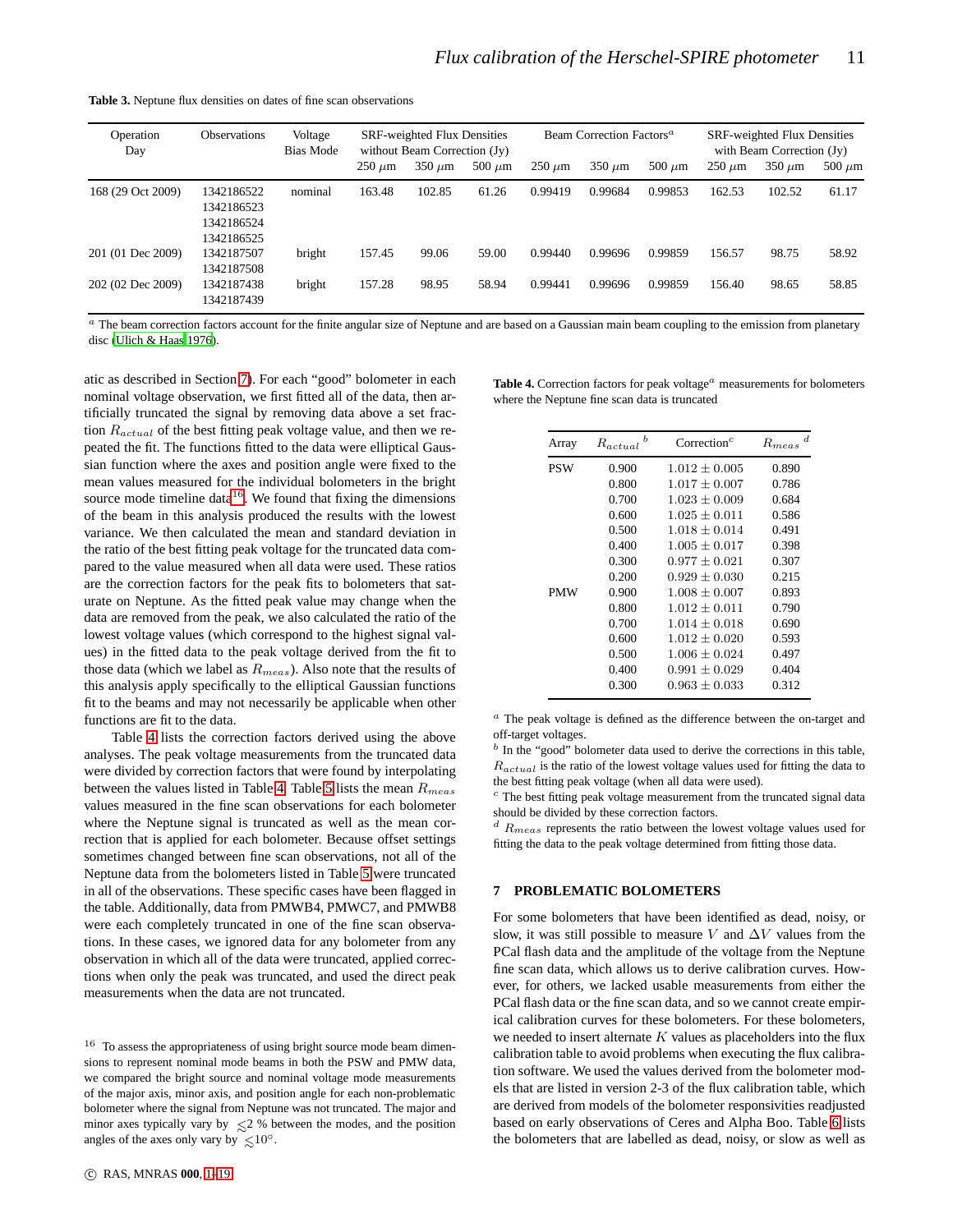

<span id="page-11-1"></span>**Figure 9.** Examples of the signal measured from Neptune in the fine scan observation 1342187438, which used the bright source bias setting. The red line shows the best fitting function to the data. Data falling within the background annulus were included in the fit but are not included in this plot.



<span id="page-11-2"></span>**Figure 10.** Calibration curves for PSWE2. Data are shown for both bias modes.

an indication of whether empirical calibration curves could be derived for the bolometers. Separate attempts were made to calibrate bolometers in the nominal and bright source voltage modes, but we obtained identical results in terms of being able to derive calibration curves.

All of the subsequent tests that we performed with the new flux calibration values did not include any of the bolometers in Table [6.](#page-12-1) They are currently flagged as bad bolometers in the timeline data and are not used by default in the mapmaking, and so it would be inappropriate to include them in the tests.

## <span id="page-11-0"></span>**8 CALIBRATION UNCERTAINTY BUDGET FOR INDIVIDUAL BOLOMETERS**

The conversion between detector signal and astronomical signal for individual bolometers in the SPIRE photometer arrays involves four sources of uncertainty. Two of these sources of uncertainty are systematic effects across all bolometers in each array and are independent of the measurements used to derive the K-parameters. These systematic effects are the absolute uncertainty in the Neptune model flux density and the uncertainty related to uncertainties in the SPIRE SRFs. The uncertainty in the Neptune model flux density is 4%. The uncertainty related to the SPIRE SRFs is dominated by uncertainties in the positions of the band edges; uncertainties in the shapes of the SRFs have less of an effect. Griffin et al. (2013, submitted) determined that the uncertainty in the scaling of the in-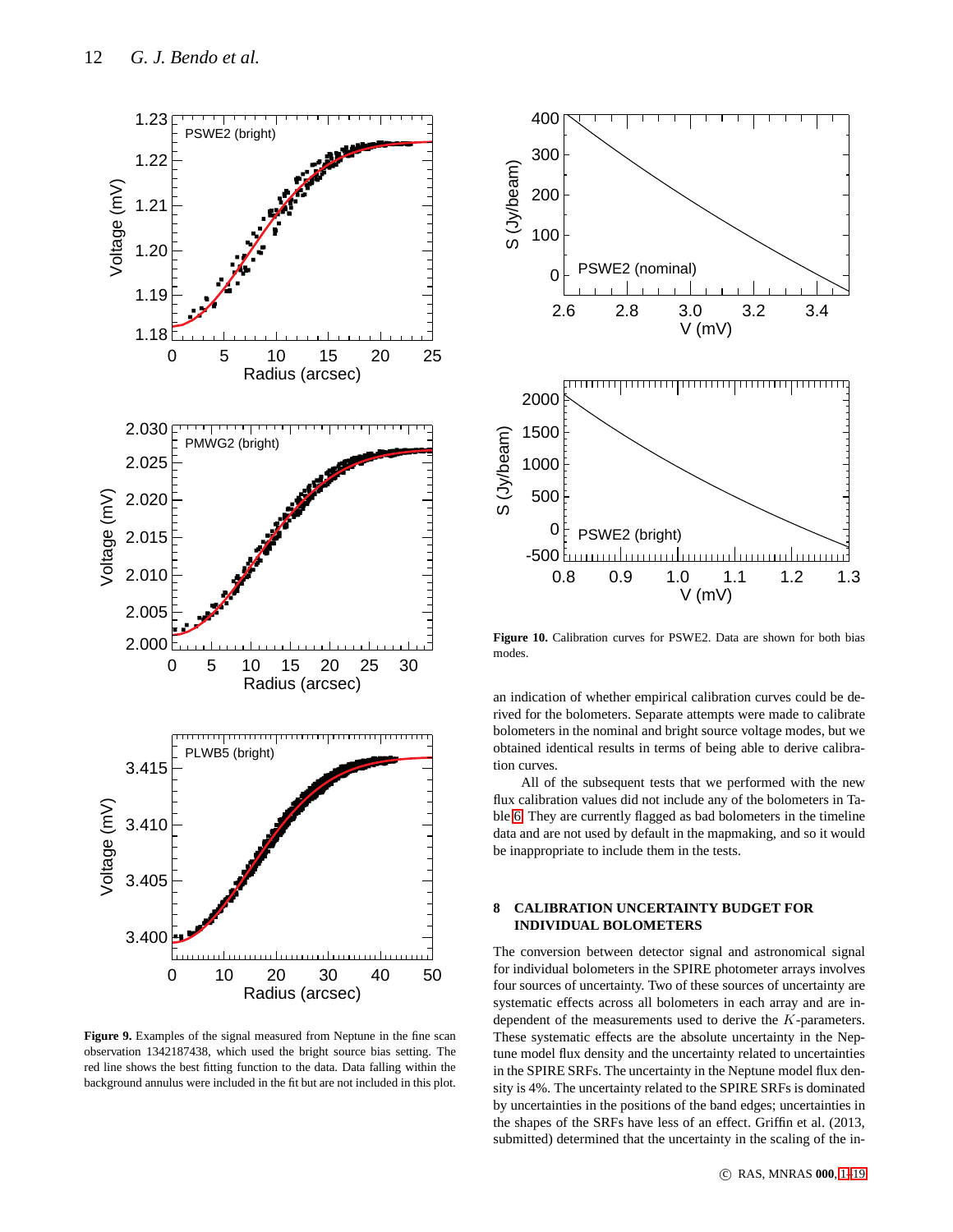<span id="page-12-0"></span>**Table 5.** Bolometers with truncated Neptune signal data in nominal voltage mode

| <b>Bolometer</b>   | Mean                         | Mean           |
|--------------------|------------------------------|----------------|
|                    | $\overline{a}$<br>$R_{meas}$ | Correction $b$ |
| PSWA4              | 0.200                        | 0.919          |
| PSW <sub>B5</sub>  | 0.544                        | 1.023          |
| PSWB11             | 0.844                        | 1.014          |
| PSWC4              | 0.787                        | 1.017          |
| PSWC <sub>6</sub>  | 0.621                        | 1.025          |
| PSWD <sub>2</sub>  | 0.394                        | 1.004          |
| PSWD4              | 0.853                        | 1.014          |
| PSWD12             | 0.641                        | 1.025          |
| PSWE <sub>6</sub>  | 0.815                        | 1.015          |
| PSWE <sub>10</sub> | 0.435                        | 1.011          |
| PSWE14             | 0.298                        | 0.973          |
| PSWF4 <sup>c</sup> | 0.144                        | 0.879          |
| PSWF12             | 0.323                        | 0.983          |
| PSWG1              | 0.254                        | 0.952          |
| PSWG3              | 0.762                        | 1.018          |
| PSWH <sub>2</sub>  | 0.358                        | 0.995          |
| PSWJ14             | 0.552                        | 1.023          |
| PMWB1 <sup>c</sup> | 0.385                        | 0.986          |
| PMWB8 <sup>c</sup> | 0.368                        | 0.982          |
| PMWC2 <sup>c</sup> | 0.386                        | 0.987          |
| PMWD3              | 0.756                        | 1.013          |
| PMWD12             | 0.754                        | 1.013          |
| PMWF3              | 0.728                        | 1.014          |

 $a$   $R_{meas}$  represents the ratio between the lowest voltage values used for fitting the data to the peak voltage determined from fitting those data.

 $<sup>b</sup>$  The best fitting peak voltage measurement from the truncated signal data</sup> should be divided by these correction factors.

 $c$  For these bolometers, the signal from Neptune is truncated in some but not all of the observations. The numbers here are for only the observations in which the peak signal from Neptune is truncated but the background signal is not truncated.

**Table 6.** Calibration status of dead, noisy, or slow bolometers

<span id="page-12-1"></span>

| <b>Bolometer</b>  | Problem      | Empirical Calibration <sup>a</sup> |
|-------------------|--------------|------------------------------------|
| PSWA10            | Slow         | Y                                  |
| PSWA11            | Slow         | N                                  |
| PSWA13            | Slow         | N                                  |
| PSWC12            | Dead         | N                                  |
| PSWD15            | Dead         | N                                  |
| PSWF9             | <b>Noisy</b> | Y                                  |
| PSWG8             | Dead         | N                                  |
| PSWG11            | Dead         | N                                  |
| PMWA13            | Slow         | N                                  |
| PMWB11            | Noisy        | Y                                  |
| PMWD1             | Dead         | Y                                  |
| PMWD <sub>6</sub> | Noisy        | Y                                  |
| PMWE8             | <b>Noisy</b> | Y                                  |
| PLWA6             | Dead         | N                                  |
| PLWC9             | Noisy        | Y                                  |

 $\alpha$  An entry of "Y" indicates that an empirical calibration was derived using the PCal flash and Neptune fine scan data. An entry of "N" indicates that this was not possible.

**Table 7.** Median fractional uncertainties related to fits from PCal flash data

<span id="page-12-2"></span>

| Array      | <b>Median Fractional Uncertainty</b> |                      |  |  |  |
|------------|--------------------------------------|----------------------|--|--|--|
|            | Nominal                              | <b>Bright Source</b> |  |  |  |
|            | Mode                                 | Mode                 |  |  |  |
| <b>PSW</b> | 0.00021                              | 0.0060               |  |  |  |
| <b>PMW</b> | 0.00022                              | 0.0052               |  |  |  |
| PLW        | 0.00017                              | 0.0020               |  |  |  |

dividual bolometers resulting from uncertainties in the SRF peaks at 1.6%.

The other two sources of uncertainty in the the flux calibration of the individual bolometers are associated with the measurements used to derive the K-parameters: uncertainties from fitting the PCal flash data (Section [5.2\)](#page-4-1) and uncertainties from determining the scaling terms (Section [6\)](#page-8-0). We quantify these uncertainties below.

#### **8.1 Uncertainty from fitting the PCal flash data**

In theory, it should be possible to derive uncertainties in the unscaled versions of the  $K$ -parameters from the fits to the data. However, degeneracy problems arose when attempting to fit Equation [3](#page-1-4) to the PCal flash data; small variations in the input data could result in significant variations in the  $K$ -parameters, including significant variations in the relative magnitudes of the first and second terms on the right side of Equation [3.](#page-1-4) We therefore could not directly calculate uncertainties for these terms.

Instead, we calculated how the uncertainties in the PCal flash measurements would affect the final calibration curve using a Monte Carlo technique. In a series of 1000 trials, random noise scaled by the uncertainties in the magnitude of the PCal flash measurements was added to the original PCal flash data. Equation [3](#page-1-4) was then fitted to the data, and the K-parameters were rescaled using the A parameters from the analysis in Section [6.](#page-8-0) The standard deviation in all of these calibration curves was measured at evenly spaced locations in voltage. This standard deviation curve was then used as the uncertainty in the flux density  $\bar{S}_{Meas}$  resulting from the uncertainties in the PCal flash measurements.

Examples of the resulting fractional uncertainty curves are shown in Figure [11.](#page-13-2) Because Neptune was used to derive the scaling terms, the uncertainty curves drop to  $\sim 0$  at locations that correspond to the flux densities of Neptune. Table [7](#page-12-2) states the median fractional uncertainties measured for the curves within the regions covered by the PCal flash data.

For the nominal voltage mode, the median fractional uncertainties from the fits to the PCal flash data are very small compared to the uncertainties related to the variance in the peak flux measurements of Neptune (see Section [8.2\)](#page-13-1). This is mainly because the large amount of PCal flash data that is available has tightly constrained the calibration curves. The uncertainties for the bright source mode data are higher because fewer observations with PCal flashes were performed, and these median fractional uncertainties are comparable to the median fractional uncertainties in the scaling terms based on the Neptune data.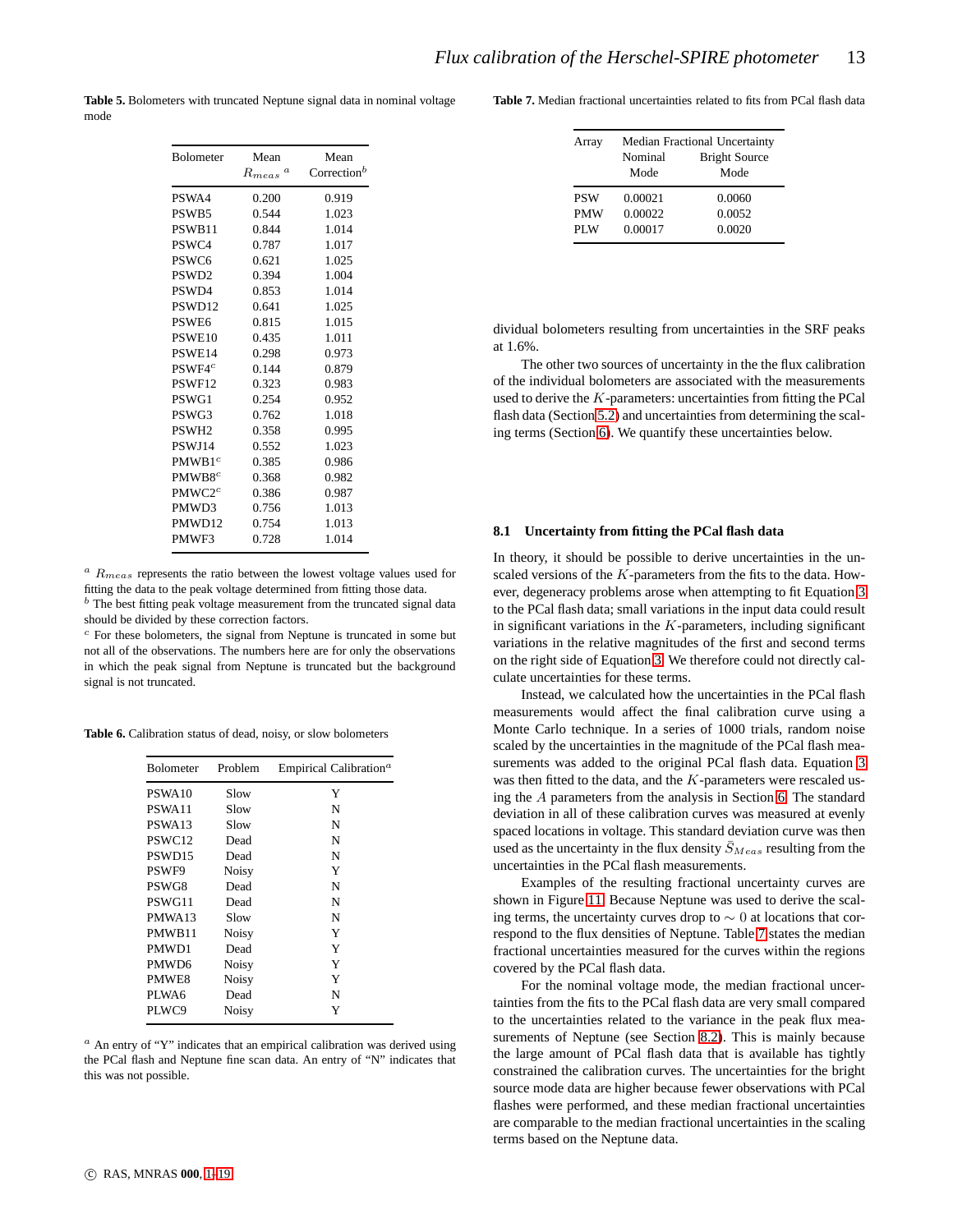

<span id="page-13-2"></span>**Figure 11.** Uncertainties in the calibration curves related to the fits to the PCal flash data for PSWE2. Curves are shown for both bias modes.

# <span id="page-13-1"></span>**8.2 Uncertainty in the scaling terms for the calibration curves**

As described in Section [6,](#page-8-0) the fine scan observations produced a total of four peak voltage measurements of Neptune for each bolometer. The standard deviation in the A values from these four measurements was used to derive the uncertainty in the flux calibration for each detector. Tables [8](#page-14-0) and [9](#page-14-1) give the mean and maximum uncertainty in the scaling terms based on the results for all bolometers in each array and in each bias voltage mode.

The nominal mode fractional uncertainties are reported for all non-problematic bolometers (bolometers not identified as dead, noisy, or slow in Table [6\)](#page-12-1) and then for subsets of the nonproblematic bolometers where the signal from Neptune in the fine scan data was either truncated (listed in Table [5\)](#page-12-0) or not truncated. The fractional uncertainties for the bolometers with untruncated Neptune data typically stayed below 1%. The uncertainties for the bolometers with truncated Neptune data, however, are typically  $\sim$  2% and may approach 5%, reflecting the inherent uncertainties in the correction factors for the truncation. The worst individual bolometers were PSWF4, which had high uncertainties because the Neptune data were severely trucated in two of the fine scan observations, and PMWB8, which had high uncertainties partly because the Neptune data were strongly truncated and partly because one of the fine scan observations produced no usable data for the bolometer. The uncertainties reported in Table [8](#page-14-0) are generally much higher than the uncertainties from the fits to the PCal flash data listed in Table [7,](#page-12-2) which means that these uncertainties in scaling the calibration curves dominate the overall instrumental flux calibration uncertainties for individual bolometers.

For the bright source bias setting, the median uncertainties in the Neptune measurements are  $< 1\%$ . For the 250 and 350  $\mu$ m arrays, the uncertainties from fitting Equation [3](#page-1-4) to the PCal flash data is the dominant instrumental source of uncertainty for individual bolometers, as can be seen by comparing the median fractional uncertainties in Tables [9](#page-14-1) and [7.](#page-12-2) However, the uncertainties in the scaling terms measured for the 500  $\mu$ m bolometers are greater than the uncertainties from fitting the PCal flash data.

## <span id="page-13-0"></span>**9 TESTS OF THE FLUX CALIBRATION**

While the assessments in Section [8](#page-11-0) quantify the uncertainties in the calibration of individual bolometers, they are not indicative of the flux calibration uncertainties applicable to a source observed by multiple bolometers in standard scan map observations. We tested the point source flux calibration scheme using scan map observational data of Neptune, Uranus, and the star Gamma Dra. Uranus was used for these tests because its flux density is known as accurately as Neptune's. Gamma Dra is a K5III star [\(Perryman & ESA](#page-18-13) [1997\)](#page-18-13) used as a SPIRE secondary calibrator that is observed regularly and that is visible at all times of the year. While the flux density of the star is not known as accurately as the flux densities of Neptune and Uranus, the large amount of data acquired for Gamma Dra during the course of the mission makes it particularly useful for examining the consistency and long-term stability of the flux calibration. None the less, the tests with Neptune are the most important mainly because they demonstrate the repeatability of flux density measurements of the primary calibration source.

We used the standard SPIRE scan map data processing pipeline in HIPE version 10.0.620 and the default calibration products from version 8 1 of the calibration tree. We removed the temperature drift removal from the pipeline because it is dependent on the flux calibration, but to compensate for this, we used the baseline removal module to remove the temperature drift and other variations in the background. The data used for these tests were standard scan map (large scan map), standard small scan map, and standard parallel observing mode data for the sources. Almost all small and large scan map observations were performed using the medium or nominal scan speed (30 arcsec s<sup>-1</sup>), although one or two large scan map observation of each target were performed using the fast scan speed (60 arcsec s<sup>-1</sup>), two of the Gamma Dra parallel mode observations used the fast scan speed, and the other two Gamma Dra parallel mode observations used the slow scan speed (20 arcsec  $\sin^{-1}$ ). All available observations of these sources that were performed between OD 100 (the date of the first calibration observations after the bias voltages were set to their current levels) and OD 1434 (the last date in the mission when SPIRE photometer observations of flux calibration sources were performed) were used. Flux densities were measured by performing fits to the timeline data using a similar method described in Section [6,](#page-8-0) but we used all unflagged data from all bolometers in each array instead of the data from single bolometers.

## **9.1 Tests with Neptune data**

The flux density of Neptune varies over time because of changes in the distance between it and the Earth, so we cannot simply report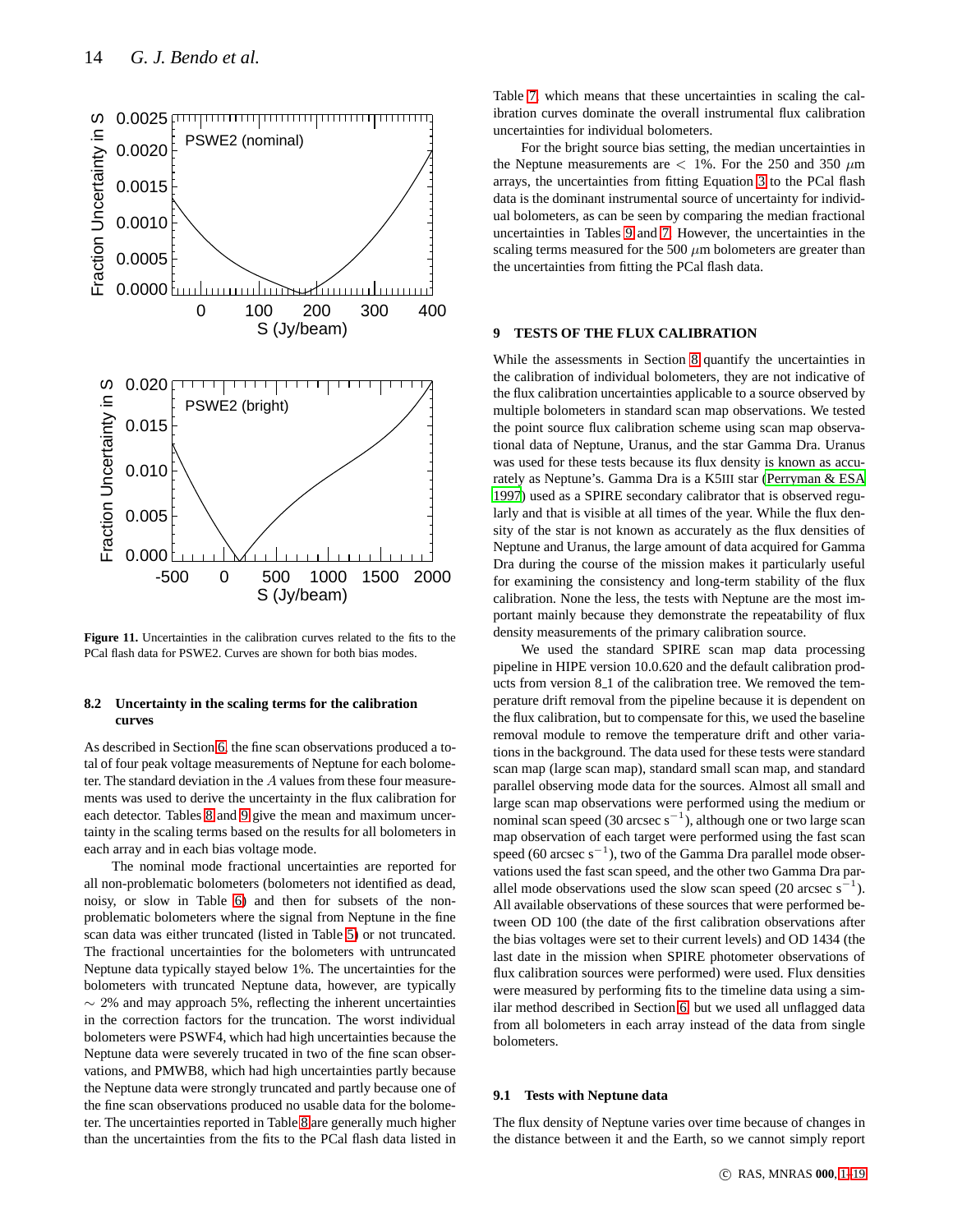| Array      |        |                                     |                  | <b>Fractional Uncertainties</b>                             |        |                                                                 |
|------------|--------|-------------------------------------|------------------|-------------------------------------------------------------|--------|-----------------------------------------------------------------|
|            |        | (all non-problematic<br>bolometers) |                  | (non-problematic bolometers<br>with truncated Neptune data) |        | (non-problematic bolometers)<br>with no truncated Neptune data) |
|            | Median | Maximum                             | Median           | Maximum                                                     | Median | Maximum                                                         |
| <b>PSW</b> | 0.0059 | 0.047                               | 0.022            | 0.047                                                       | 0.0049 | 0.023                                                           |
| <b>PMW</b> | 0.0042 | 0.045                               | 0.016            | 0.045                                                       | 0.0039 | 0.019                                                           |
| PLW        | 0.0052 | 0.012                               | $\boldsymbol{a}$ | $\boldsymbol{a}$                                            | 0.0052 | 0.012                                                           |

<span id="page-14-0"></span>**Table 8.** Uncertainties related to variance in peak flux measurements of Neptune for the nominal mode

<sup>a</sup> None of the PLW bolometers were truncated during the Neptune fine scan observations.



<span id="page-14-2"></span>**Figure 12.** Histograms of the measured to model flux densities for Neptune. The grey data represent measurements made in small scan map mode, and the red data represent measurements made in large scan map mode.

<span id="page-14-1"></span>**Table 9.** Uncertainties related to variance in peak flux measurements of Neptune for the bright source mode

| Array      | Fractional Uncertainties <sup>a</sup> |         |  |  |  |
|------------|---------------------------------------|---------|--|--|--|
|            | Median                                | Maximum |  |  |  |
| <b>PSW</b> | 0.0032                                | 0.0073  |  |  |  |
| <b>PMW</b> | 0.0023                                | 0.012   |  |  |  |
| PLW        | 0.0038                                | 0.014   |  |  |  |

<sup>a</sup> The values reported here exclude the uncertainties for the dead, noisy, and slow bolometers listed in Table [6.](#page-12-1)

statistical results on the flux densities. Instead, we divided the measured flux densities by the model flux densities so that data from different ODs could be compared together. These ratios are shown in Figure [12](#page-14-2) and Table [10,](#page-15-0) and Figure [13](#page-15-1) shows how the ratios vary over time.

The measured/model flux density ratios for both the nominal bias mode and bright source mode data generally lie ∼ 0.5% or  $\sim 1\sigma$  below unity, although a slightly larger systematic offset is seen in the nominal mode data. Given that the peak of the beam cannot be fit to an accuracy better than  $\sim$  1%, this performance is actually very good. We measured some systematic offsets of  $\sim 1\%$ between the median 350  $\mu$ m ratios for the small scan maps and the ratios for the large scan maps, but these offsets are  $\sim 1\sigma$ . They may be the consequence of the minor differences in coverage of the beam in the small and large scan maps. Some large scan map ratios are offset from unity by  $> 0.01$ , but for any observation, only one waveband deviates by this amount.

The small scan map observations were performed more frequently than the large scan map observations and also do not include any notable outliers, so we used the small scan map mea-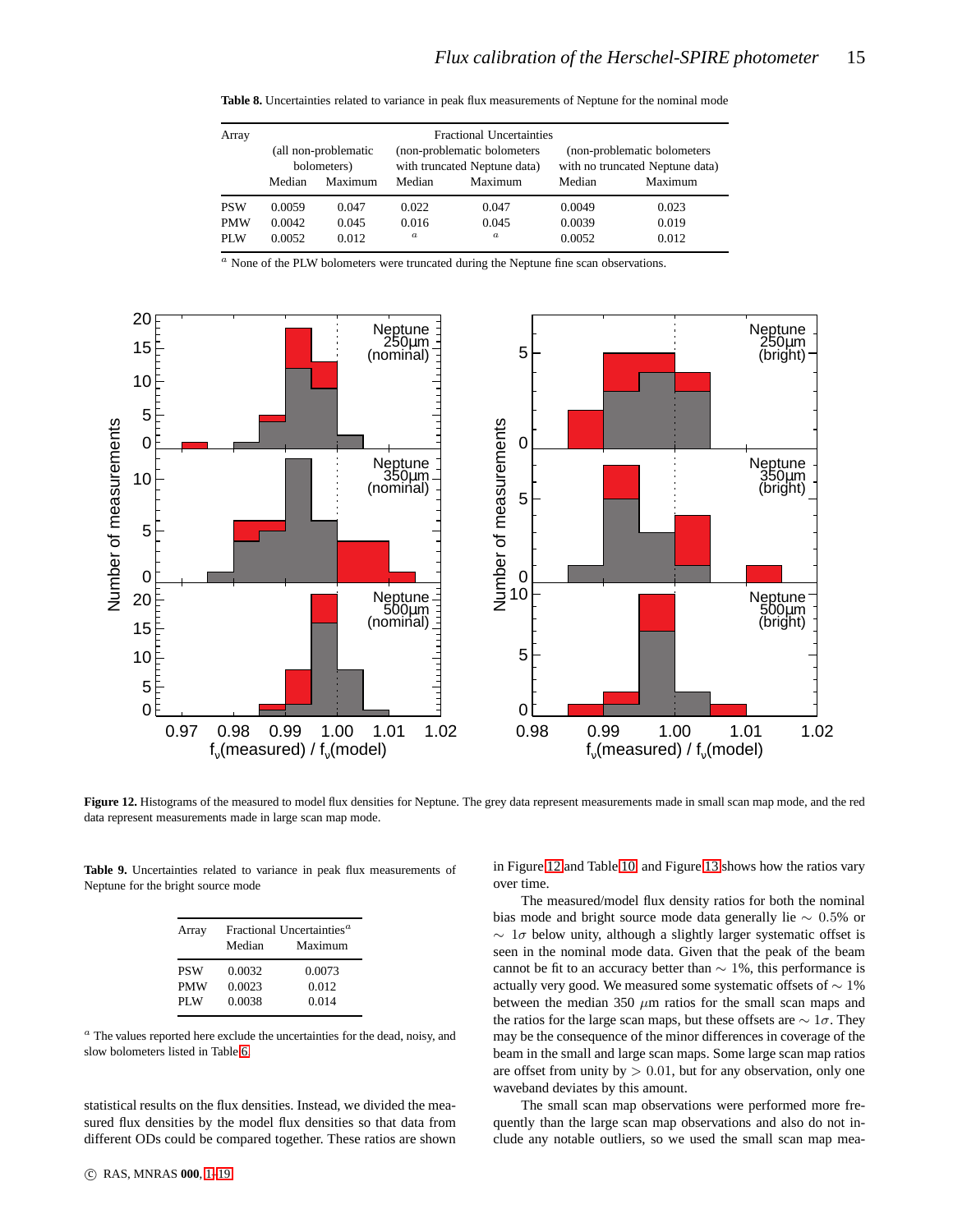

<span id="page-15-1"></span>Figure 13. Ratios of the measured to model flux densities for Neptune plotted as a function of OD. The grey circles are measurements made in small scan map data, and the red squares are measurements made in large scan map data. The uncertainties from the fits are equivalent to or smaller than the symbols in these plots.

<span id="page-15-0"></span>

| Waveband<br>$(\mu m)$ |             | Measured/Model Flux Density Ratios<br>Nominal Mode |             |             | <b>Bright Source Mode</b> |             |             | Change in Ratios between<br>OD 100 and OD $1450^a$ |  |  |
|-----------------------|-------------|----------------------------------------------------|-------------|-------------|---------------------------|-------------|-------------|----------------------------------------------------|--|--|
|                       | All         | Small                                              | Large       | All         | Small                     | Large       | Nominal     | <b>Bright</b>                                      |  |  |
|                       | <b>Maps</b> | Scan Maps                                          | Scan Maps   | Maps        | Scan Maps                 | Scan Maps   | Mode        | Source Mode                                        |  |  |
| 250                   | 0.993       | 0.994                                              | 0.992       | 0.997       | 0.997                     | 0.994       | 0.000       | $-0.011$                                           |  |  |
|                       | $+0.005$    | $+0.005$                                           | $\pm 0.007$ | $+0.005$    | $+0.004$                  | $\pm 0.007$ | $\pm 0.003$ | $\pm 0.003$                                        |  |  |
| 350                   | 0.993       | 0.991                                              | 1.003       | 0.996       | 0.994                     | 1.001       | $-0.010$    | $-0.008$                                           |  |  |
|                       | $+0.008$    | $+0.005$                                           | $+0.009$    | $+0.007$    | $+0.005$                  | $\pm 0.007$ | $\pm 0.003$ | $\pm 0.005$                                        |  |  |
| 500                   | 0.997       | 0.998                                              | 0.994       | 0.998       | 0.998                     | 0.998       | $-0.006$    | $-0.005$                                           |  |  |
|                       | $\pm 0.004$ | $\pm 0.004$                                        | $\pm 0.003$ | $\pm 0.004$ | $\pm 0.003$               | $\pm 0.006$ | $\pm 0.003$ | $\pm 0.003$                                        |  |  |

<sup>a</sup> These values are calculated by fitting lines to the measured/model ratios for the small scan map data and then calculating the difference in the best fitting line between OD 100 and OD 1450.

sured/model ratios to examine long-term trends in the reproducability of the Neptune flux density. We examined this by fitting lines to the data and then calculating the difference in the best fitting line between OD 100 and OD 1450 (the approximate time range during which SPIRE was operational). Except for the nominal mode 250  $\mu$ m data, all small scan map ratios decrease by  $\sim 0.7\%$  between these ODs. The significance of this decrease is typically below the  $3\sigma$  level. Based on these data alone, it is unclear whether this is an issue with the Neptune models, a long-term change in the sensitivity of SPIRE, or some other misdiagnosed systematic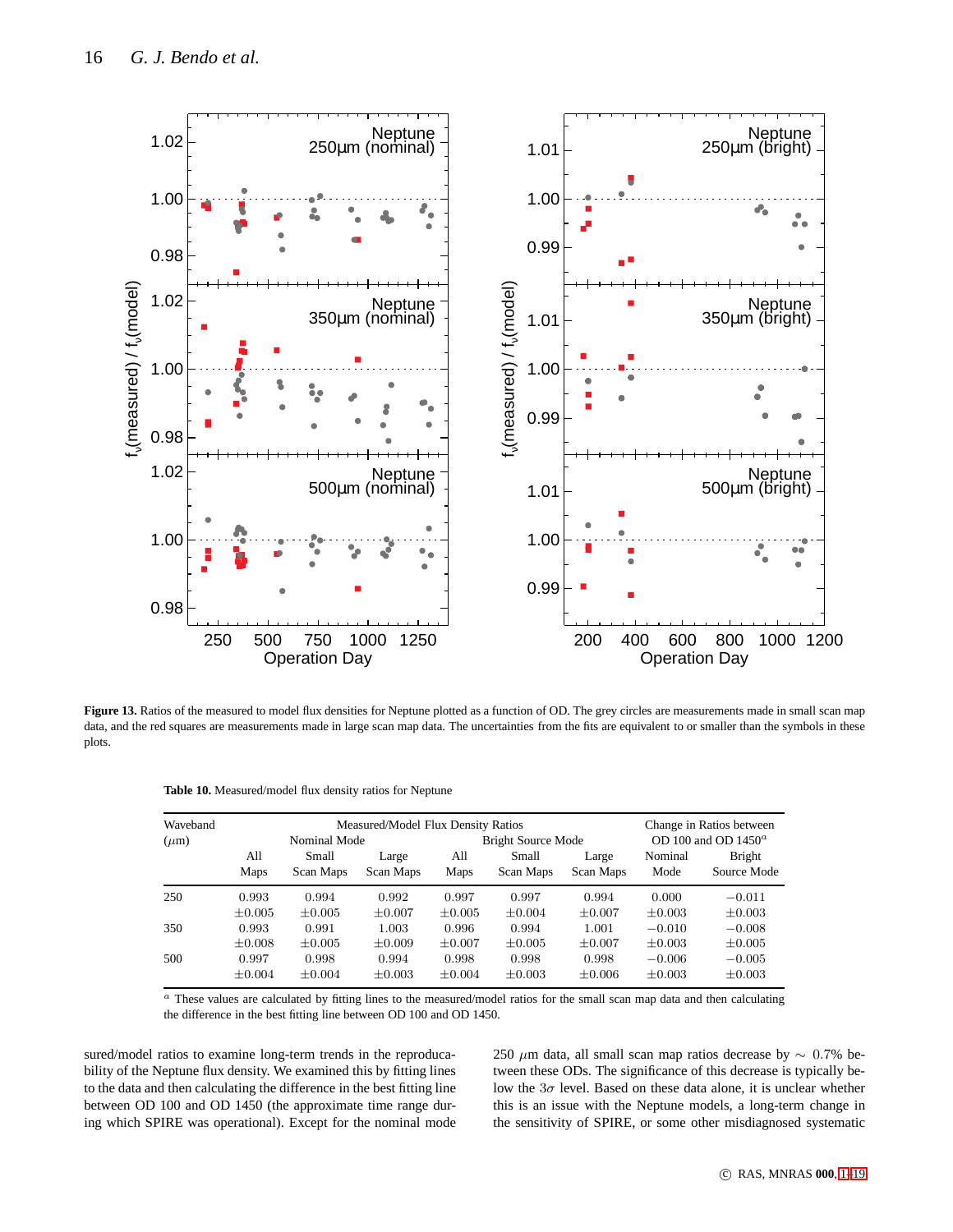effect. Note that the trends in the bright source mode data are dependent upon just three data points before OD 400, although the similarity between the trends seen in the nominal and bright source mode data imply that the ratios are changing in data taken using both bias modes.

## **9.2 Tests with Uranus data**

As with the Neptune data, we present statistics on the ratio of the measured flux densities to the model flux densities for Uranus because the distance to Uranus and hence the observed flux density will vary over time. The ratios are shown in Figures [14-](#page-16-0) [15](#page-18-14) and Table [11.](#page-17-6) The model flux densities are derived from the ESA-4 version of the Uranus planetary atmosphere model (Orton, private communication). We did not use data from observation 1342233337 because of quality control issues related to calculating the correct voltage offsets for that specific observation.

We systematically measure flux densities that are 2-3% lower than the model flux densities for Uranus, indicating that the Neptune and Uranus models are consistent to within 3%. This lies within the 4% uncertainties of the Uranus and Neptune models. A statistically-significant difference is seen between the 350  $\mu$ m large and small scan map ratios, which again reflects differences in the coverage of the beam peak. Also, the observations on OD 967 (1342237551) produced a measurement/model ratio that is  $\sim 2\%$ lower in all three bands than the ratios measured in any other observations. The reason for this discrepancy is unclear, as the observations are no different from any others in terms of the observation set-up or quality. If we exclude the OD 967 data from our dataset, the standard deviation in the measured/model ratios for the small scan map data decreases to 0.004, but the results are not otherwise significantly affected.

Ignoring the OD 967 data, we see a 1.0% decrease in the measured/model ratio for the 250  $\mu$ m data between OD 100 and OD 1450 (although this is only measured at the  $\sim 3\sigma$  level) but no significant change in the 350 and 500  $\mu$ m ratios. The changes in the ratios for Uranus and Neptune bright source mode observations are similar for all three bands, which implies that it could be an instrument-related effect, albeit an effect that is barely statistically significant.

## **9.3 Tests with Gamma Dra data**

The flux density of Gamma Dra is not expected to vary over time, so we report statistics on the flux densities themselves (with no colour corrections) in Table [12,](#page-17-7) show histograms of the flux densities in Figure [16,](#page-18-15) and show the flux densities as a function of time in Figure [17.](#page-19-0) We changed the timeline-based fitting method so that it would fit circular two-dimensional Gaussian functions instead of elliptical Gaussian functions, as tests with simulated sources with the same brightness as Gamma Dra demonstrated that measurements based on circular Gaussian functions produced slightly more accurate and more precise results. One of the observations (1342238335 from OD 989) produced results with spuriously high uncertainties and is excluded from this analysis. The PSF was sparsely sampled in the parallel mode observations using the fast scan rate, so we made several changes to the technique used to fit Gaussian functions to the PSFs to optimise it for these data<sup>[17](#page-16-1)</sup>



<span id="page-16-0"></span>Figure 14. Histograms of the measured to model flux densities for Uranus. The grey data represent measurements made in small scan map mode, and the red data represent measurements made in large scan map mode.

Gamma Dra is much fainter than Neptune and Uranus, so the measurements show more dispersion, particularly at 350 and 500  $\mu$ m. Unlike the Neptune and Uranus data, no statisticallysignificant differences are seen between the large and small scan map measurements. However, the 0.5% effects seen for Neptune would be undetectable in the Gamma Dra data with its lower signal-to-noise ratio. The Gamma Dra timeline data exhibit relatively more scatter near the peak of the source than the Neptune or Uranus timeline data, so it is also possible that minor coverage differences between the small and large scan map measurements do not significantly affect the function fit to the data. The parallel mode measurements show no statistically-significant difference from the large and small scan map measurements, although one of the fast scan speed parallel map measurements at 500  $\mu$ m is ~ 4 $\sigma$ lower than the median measured in other data (probably because of the lower signal-to-noise ratio in these data and the faintness of the source at 500  $\mu$ m).

We did not measure any statistically significant change in any of the data between OD 100 and OD 1450. The Gamma Dra data

module was misidentifying Gamma Dra as a glitch. Disabling the deglitcher resulted in excess noise in the background annulus, so in fitting a PSF to the data, we only measured a median signal in the background annulus data and fixed the background level during the fit rather than using the data in the background annulus in the fit and treating the background level as a free parameter. We also fixed the FWHM of the PSF to the geometric mean values given by [Herschel Space Observatory \(2011](#page-18-3)), which mitigated issues with the sparse sampling of the beam in these data.

<span id="page-16-1"></span><sup>&</sup>lt;sup>17</sup> For the parallel mode data taken at the fast scan speed, we processed the data with the wavelet deglitcher disabled; in version 10.0.620 of HIPE, this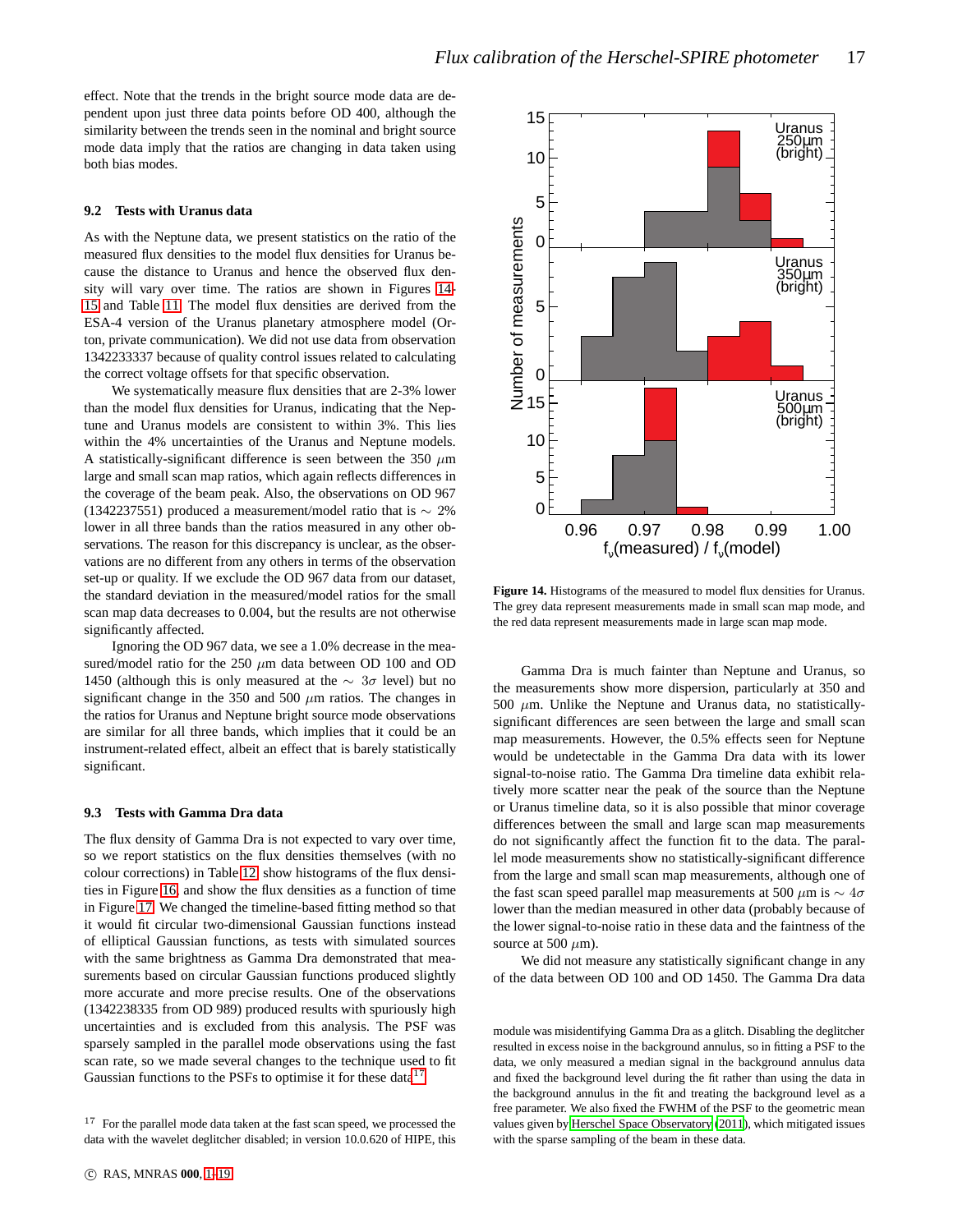<span id="page-17-6"></span>

|  | Table 11. Measured/model flux density ratios for Uranus |  |  |  |  |  |
|--|---------------------------------------------------------|--|--|--|--|--|
|--|---------------------------------------------------------|--|--|--|--|--|

| Waveband<br>$(\mu m)$ | Measured/Model Flux Density Ratios<br>All | Change in Ratios between<br>OD 100 and OD 1450 $a$ |                   |                    |
|-----------------------|-------------------------------------------|----------------------------------------------------|-------------------|--------------------|
| 250                   | $0.982 \pm 0.006$                         | $0.982 \pm 0.006$                                  | $0.985 \pm 0.004$ | $-0.010 \pm 0.003$ |
| 350                   | $0.973 \pm 0.010$                         | $0.970 \pm 0.006$                                  | $0.987 \pm 0.004$ | $-0.003 \pm 0.004$ |
| 500                   | $0.971 \pm 0.004$                         | $0.970 + 0.005$                                    | $0.972 \pm 0.002$ | $-0.003 \pm 0.003$ |

<sup>a</sup> These values are calculated by fitting lines to the measured/model ratios for the small scan map data (excluding the data point from OD 967) and then calculating the difference in the best fitting line between OD 100 and OD 1450.

<span id="page-17-7"></span>**Table 12.** Measured flux densities for Gamma Dra

| Waveband  |                   | Fractional Change in |                   |                   |                        |
|-----------|-------------------|----------------------|-------------------|-------------------|------------------------|
| $(\mu m)$ | All               | Small                | Large             | Parallel          | Flux Density between   |
|           | Scan Maps         | Scan Maps            | Scan Maps         | Mode Maps         | OD 100 and OD $1450^b$ |
| 250       | $0.266 \pm 0.003$ | $0.266 \pm 0.003$    | $0.266 \pm 0.003$ | $0.267 \pm 0.003$ | $0.005 \pm 0.005$      |
| 350       | $0.142 \pm 0.004$ | $0.142 \pm 0.003$    | $0.144 \pm 0.005$ | $0.144 \pm 0.004$ | $0.009 \pm 0.008$      |
| 500       | $0.073 \pm 0.004$ | $0.072 \pm 0.004$    | $0.074 \pm 0.003$ | $0.76 \pm 0.10$   | $-0.011 \pm 0.021$     |

<sup>a</sup> These flux densities include no colour corrections.

<sup>b</sup> These values are calculated by fitting lines to the measured/model ratios for the small scan map data and then calculating the difference in the best fitting line between OD 100 and OD 1450.

may lack the sensitivity needed to detect the ∼ 0.7% decrease in detector response that may be implied by the Neptune data. However, the measured increase of 0.5% in the 250  $\mu$ m data is ~ 2 $\sigma$ greater than the expected 0.7% decrease. This suggests that the change in the Neptune and Uranus measured/model flux density ratios at  $250 \mu m$  may actually be related to issues with modelling temporal changes in flux densities for the planets, although the evidence for this is tenuous.

# <span id="page-17-2"></span>**10 SUMMARY OF THE ASSESSMENT OF THE FLUX CALIBRATION**

We have outlined the methods by which Neptune is used as the primary flux standard for the *Herschel*-SPIRE photometer, including a detailed assessment of the overall error budget associated with transferring the Neptune calibration to an unknown point source.

The flux calibration for all individual bolometers has been thoroughly assessed. The relative uncertainties are typically ∼ 0.5% for most bolometers in both calibration modes. However, because of the problems with the truncated signal during the Neptune observations, the uncertainties for some individual bolometers in the nominal bias mode are  $\sim 1 - 5\%$ .

The primary assessment of the flux calibration uncertainties for each array as a whole is based on the Neptune data. We were able to measure the flux density of Neptune to within 1.5% of the model flux density in all three bands and using both voltage bias modes. This uncertainty includes both the systematic offset between the measured and model flux densities and the  $1\sigma$  dispersion in the measurements. As all Neptune data were used to calculate this uncertainty, it encompasses any possible temporal changes in the detector sensitivity during the mission and any variability in the brightness of Neptune not accounted for by the models, although the evidence for either is inconclusive. The uncertainty also includes the variations in measurements between different observing modes, which is mainly a consequence of minor differences in the coverage. We therefore conclude that 1.5% can be adopted as the relative calibration uncertainty for the SPIRE photometer arrays. The overall error budget must also include the 4% absolute uncertainty ascribed to the Neptune model, and any statistical or other uncertainties associated with a particular measurement.

## **ACKNOWLEDGMENTS**

We thank the reviewer for the helpful comments on this paper. SPIRE has been developed by a consortium of institutes led by Cardiff Univ. (UK) and including: Univ. Lethbridge (Canada); NAOC (China); CEA, LAM (France); IFSI, Univ. Padua (Italy); IAC (Spain); Stockholm Observatory (Sweden); Imperial College London, RAL, UCL-MSSL, UKATC, Univ. Sussex (UK); and Caltech, JPL, NHSC, Univ. Colorado (USA). This development has been supported by national funding agencies: CSA (Canada); NAOC (China); CEA, CNES, CNRS (France); ASI (Italy); MCINN (Spain); SNSB (Sweden); STFC, UKSA (UK); and NASA (USA). HIPE is a joint development by the Herschel Science Ground Segment Consortium, consisting of ESA, the NASA Herschel Science Center, and the HIFI, PACS and SPIRE consortia.

# **REFERENCES**

<span id="page-17-5"></span>Bally J. et al., 2010, ApJ, 721, 137

- <span id="page-17-1"></span>Dowell C. D. et al., 2010, in Oschmann J. M. Jr. Clampin M. C., MacEwen H. A., eds, Proceedings of the SPIE, Space Telescopes and Instrumentation 2010: Optical, Infrared, and Millimeter Wave. SPIE, Bellingham, p. 773136
- <span id="page-17-4"></span>Giorgini J. D. et al., 1996, BAAS, 28, 1158
- <span id="page-17-3"></span>Griffin M. J., 2007, Sensitivity of the SPIRE Detectors to Operating Parameters, SPIRE-UCF-Doc-002901, SPIRE Consortium, Harwell
- <span id="page-17-0"></span>Griffin M. J. et al., 2008, in Oschmann J. M. Jr. de Graauw M. W. M., MacEwen H. A., eds, Proceedings of the SPIE, Space Telescopes and Instrumentation 2008: Optical, Infrared, and Millimeter. SPIE, Bellingham, p. 70102Q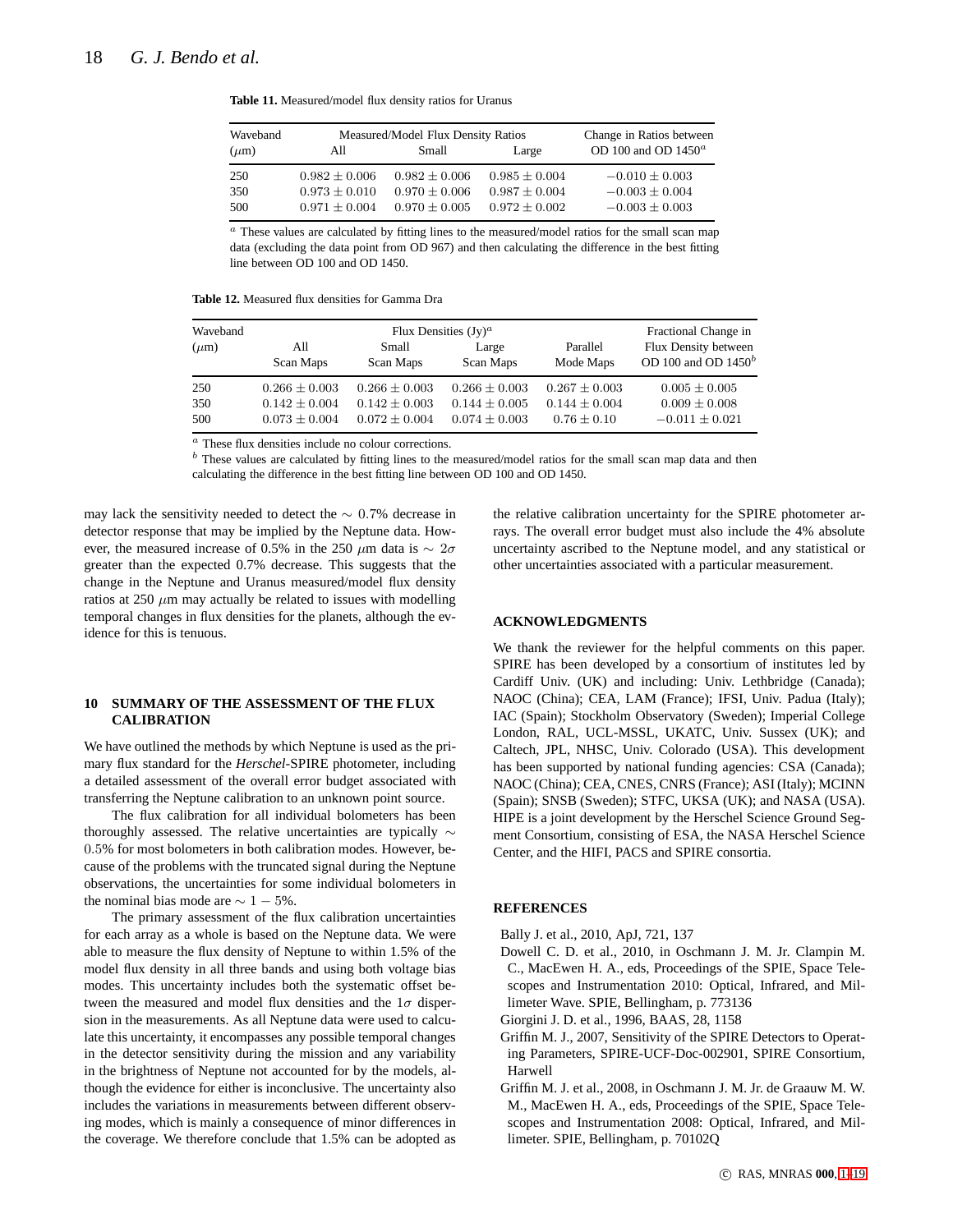

<span id="page-18-14"></span>**Figure 15.** Ratios of the measured to model flux densities for Uranus plotted as a function of OD. The grey circles are measurements made in small scan map data, and the red squares are measurements made in large scan map data. The uncertainties from the fits are equivalent to or smaller than the symbols in these plots.

<span id="page-18-0"></span>Griffin M. J. et al., 2010, A&A, 518, L3

- <span id="page-18-10"></span>Griffin M. J., Orton G. S., 1993, Icarus, 105, 537
- <span id="page-18-3"></span>Herschel Space Observatory, 2011, SPIRE Observer's Manual, HERSCHEL-DOC-0798, Version 2.4, ESA, Noordwijk
- <span id="page-18-8"></span>Hildebrand R. H., Loewenstein R. F., Harper D. A., Orton G. S., Keene J. Whitcomb S. E., 1985, Icarus, 64, 64
- <span id="page-18-7"></span>Lindal G. F., 1992, AJ, 103, 967
- <span id="page-18-11"></span>Marth A., 1897, MNRAS, 57, 442
- <span id="page-18-6"></span>Moreno R., 1998, PhD thesis, Université de Paris
- <span id="page-18-9"></span>Orton G. S., Griffin M. J., Ade P. A. R., Nolt I. G., Radostitz J. V., 1986, Icarus, 67 289
- <span id="page-18-4"></span>Ott S., 2010, in Mizumoto Y., ed., ASP Conf. Ser. Vol. 434, Astronomical Data Analysis Software and Systems XIX. Astron. Soc. Pac., San Francisco, p. 139
- <span id="page-18-13"></span>Perryman M. A. C., ESA, 1997, ESA Special Publication, Vol. 1200, The Hipparcos and Tycho Catalogues. Astrometric and Photometric Star Catalogues Derived from the ESA Hipparcos Space Astrometry Mission, ESA, Noordwijk
- <span id="page-18-5"></span>Pisano G., Hargrave P., Griffin M., Collins P., Beeman J., Hermoso R., 2005, Applied Opt., 44, 3208



<span id="page-18-15"></span>Figure 16. Histograms of the measured to model flux densities for Uranus. These flux densities do not include colour corrections. The grey data represent measurements made in small scan map data, the red data represent measurements made in large scan map data, and the green data represent measurements made in parallel mode map data.

<span id="page-18-12"></span><span id="page-18-2"></span><span id="page-18-1"></span>Pilbratt G. et al., 2010, A&A, 518, L1 Turner A. D. et al., 2001, Appl. Opt., 40, 4921 Ulich B. L., Haas R. W., 1976, ApJS, 30, 247